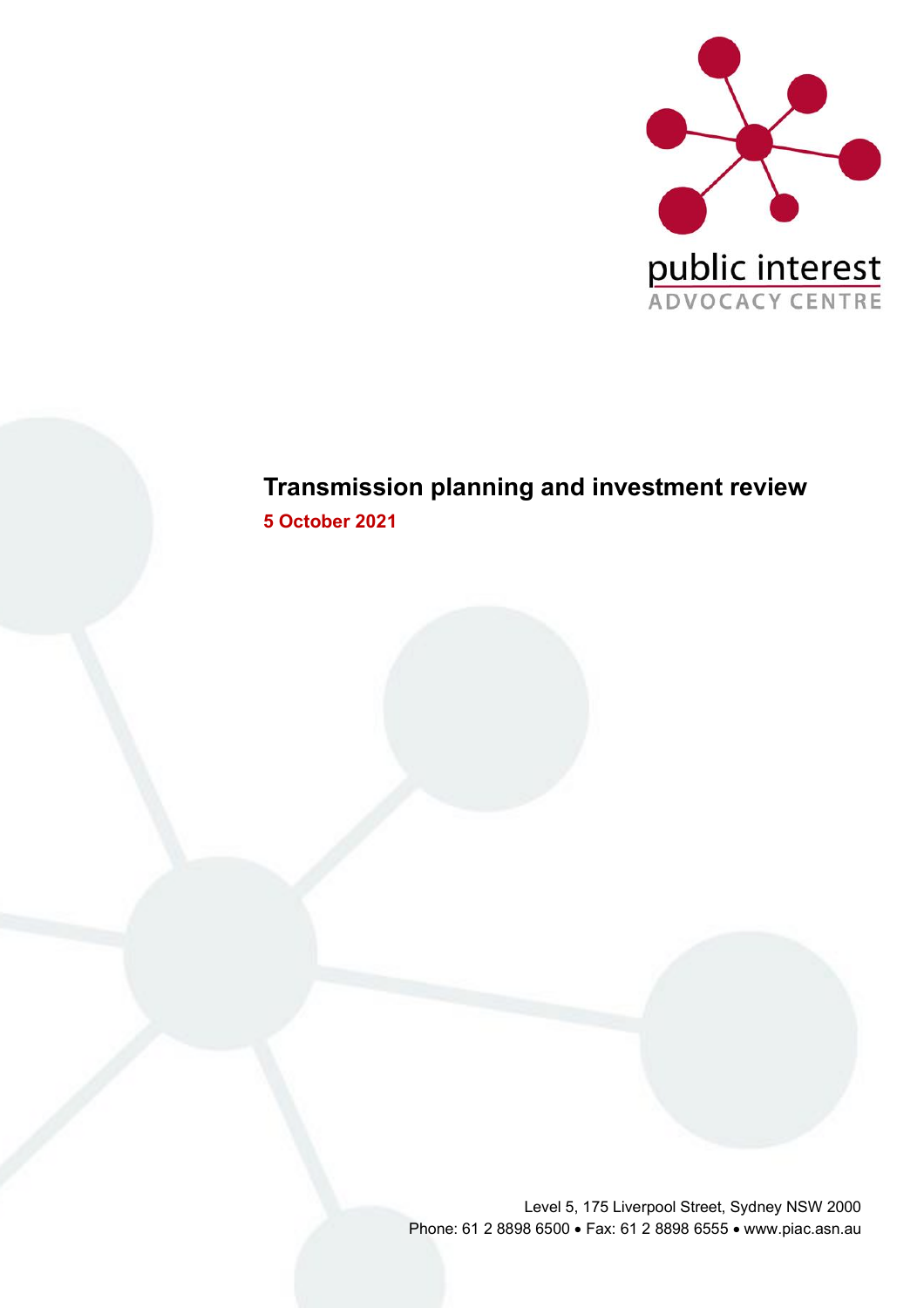#### **About the Public Interest Advocacy Centre**

The Public Interest Advocacy Centre (PIAC) is leading social justice law and policy centre. Established in 1982, we are an independent, non-profit organisation that works with people and communities who are marginalised and facing disadvantage.

PIAC builds a fairer, stronger society by helping to change laws, policies and practices that cause injustice and inequality. Our work combines:

- legal advice and representation, specialising in test cases and strategic casework;
- research, analysis and policy development; and
- advocacy for systems change and public interest outcomes.

#### **Energy and Water Consumers' Advocacy Program**

The Energy and Water Consumers' Advocacy Program (EWCAP) represents the interests of lowincome and other residential consumers of electricity, gas and water in New South Wales. The program develops policy and advocates in the interests of low-income and other residential consumers in the NSW energy and water markets. PIAC receives input from a community-based reference group whose members include:

- NSW Council of Social Service:
- Combined Pensioners and Superannuants Association of NSW;
- Ethnic Communities Council NSW;
- Salvation Army;
- Physical Disability Council NSW;
- Anglicare;
- Good Shepherd Microfinance;
- Financial Rights Legal Centre;
- Affiliated Residential Park Residents Association NSW;
- Tenants Union;
- The Sydney Alliance; and
- Mission Australia.

#### **Contact**

Anna Livsey Public Interest Advocacy Centre Level 5, 175 Liverpool St Sydney NSW 2000

Craig Memery Public Interest Advocacy Centre Level 5, 175 Liverpool St Sydney NSW 2000

T: 02 8898 6520 E: alivsey@piac.asn.au

E: cmemery@piac.asn.au

#### Website: [www.piac.asn.au](http://www.piac.asn.au/)



**F** Public Interest Advocacy Centre

@PIACnews

The Public Interest Advocacy Centre office is located on the land of the Gadigal of the Eora Nation.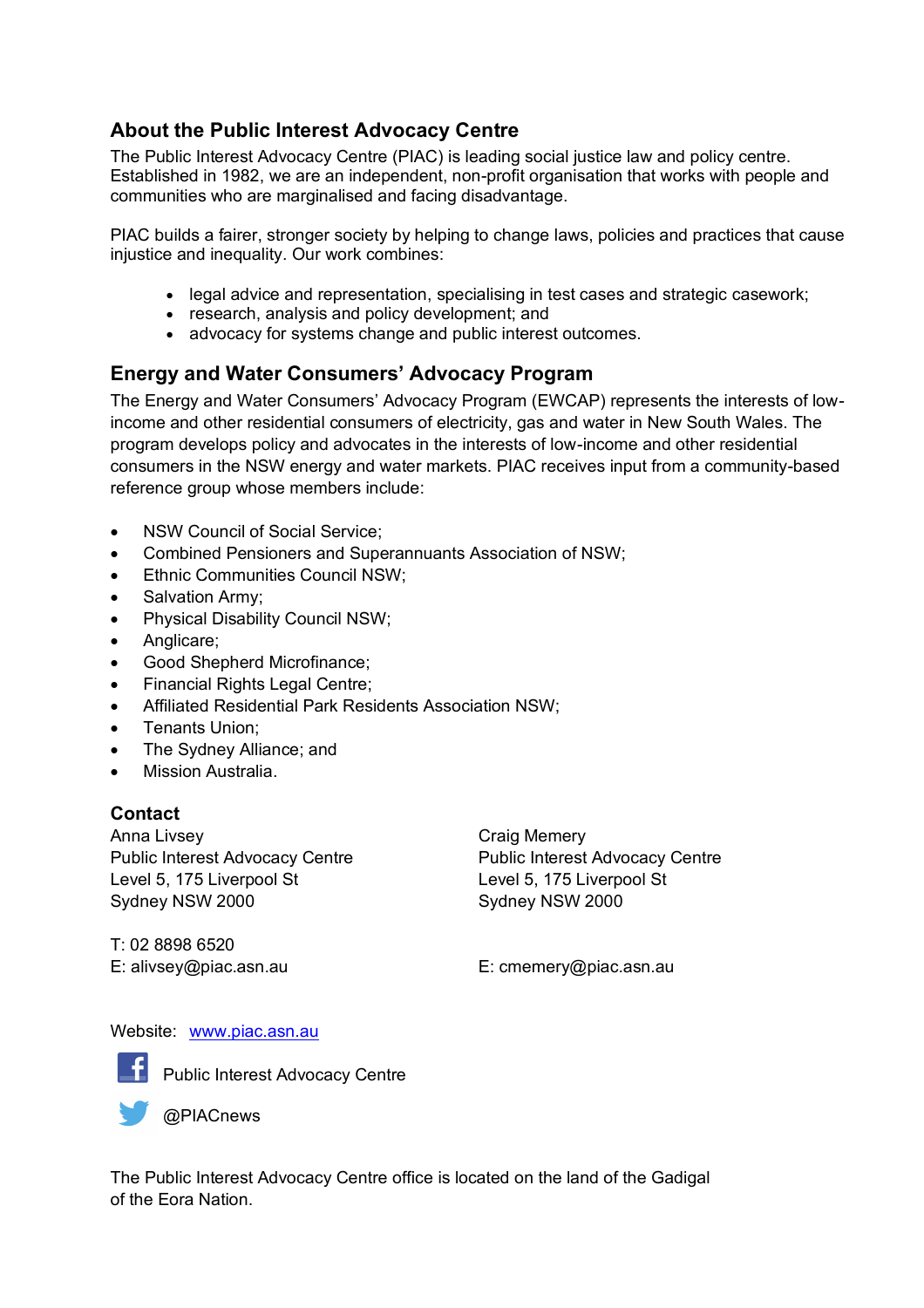# **Contents**

| Issues in the regulatory framework and processes for planning of major          |  |
|---------------------------------------------------------------------------------|--|
| Issues in the regulatory framework and processes for transmission investment    |  |
| Material change in network infrastructure project costs rule change 8           |  |
|                                                                                 |  |
|                                                                                 |  |
|                                                                                 |  |
|                                                                                 |  |
|                                                                                 |  |
|                                                                                 |  |
|                                                                                 |  |
| Solution 1 - A new mechanism for recovering the cost of actionable ISP projects |  |
|                                                                                 |  |
|                                                                                 |  |
|                                                                                 |  |
|                                                                                 |  |
|                                                                                 |  |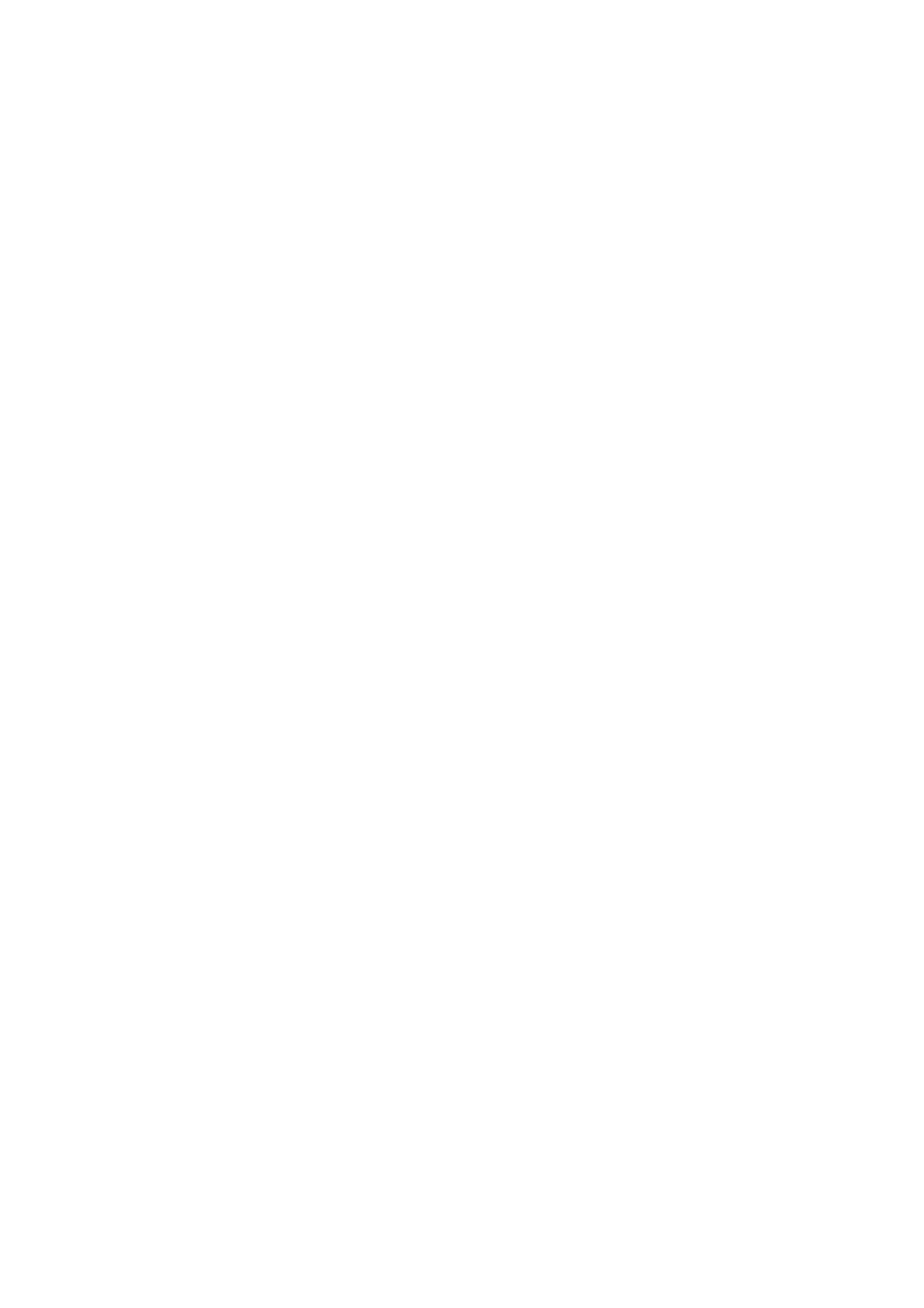## <span id="page-5-0"></span>**Introduction**

PIAC welcomes the opportunity to respond to the Australian Energy Market Commission's (AEMC) Transmission Planning and Investment review (the Review).

PIAC considers a fast and orderly transition of the energy system is in the long-term interests of consumers. Transition to a net-zero emissions energy system is inevitable. We are focused on ensuring it occurs fairly, efficiently and at least cost to consumers. As transmission has an important role in facilitating this transition, we welcome this review.

Over coming decades tens of billions of dollars in new network investment will be required to bring about the transition. It is critical this investment is subject to a robust, transparent and fit-forpurpose regulatory regime that ensures it is in the consumer interest and does not burden them with costs they do not benefit from and risks they cannot manage.

The current arrangements for transmission planning and investment have worked well in the past but are unsuitable as the energy system rapidly changes. The current regulatory framework is designed to deliver efficiency of incremental investment to an established centralised generation and transmission system. The energy system transition requires a step-change in new investment and major expansion of the transmission system. This is largely to serve new generation rather than demand and often involves inter-regional projects such as interconnectors.

This shift in how and for whom the network is developed means the existing arrangements no longer ensure costs of investment are recovered on a beneficiaries-pay basis and do not allow risk to sit with those best-placed to manage it. All costs are still recovered from consumers and are mostly apportioned between jurisdictions according to where the infrastructure is located rather than where the benefits accrue. These arrangements do not support sustainably building transmission infrastructure ahead of new generation, as the primary beneficiaries of the new investment – generators – are not required to pay its costs. They also do not support efficient NEM-wide investment as costs for interregional transmission cannot be fully allocated to the beneficiaries. The result is inefficient transmission investment, leaving consumers with unfair and unmanageable costs and risks and slowing the deployment of renewables.

In this review, the AEMC should prioritise comprehensive reform to cost and risk sharing for transmission investment and look at ways it can encourage efficient and timely investment where it is needed. To this end, we support the intent of the material change in network infrastructure project costs rule change. We consider this rule change will promote more accurate and robust cost estimation and reduce uncertainty over the benefits of major network investments. We do not believe this rule change will cause unnecessary delays in the development of efficient projects.

PIAC does not recommend this review focus on widening the range of benefits which can be included in assessment processes or in any way weakening the Regulatory Investment Test for Transmission (RIT-T). Neither of these measures are key to the delivery of efficient and beneficial projects, and risk allowing and encouraging over-investment for which consumers will pay for decades.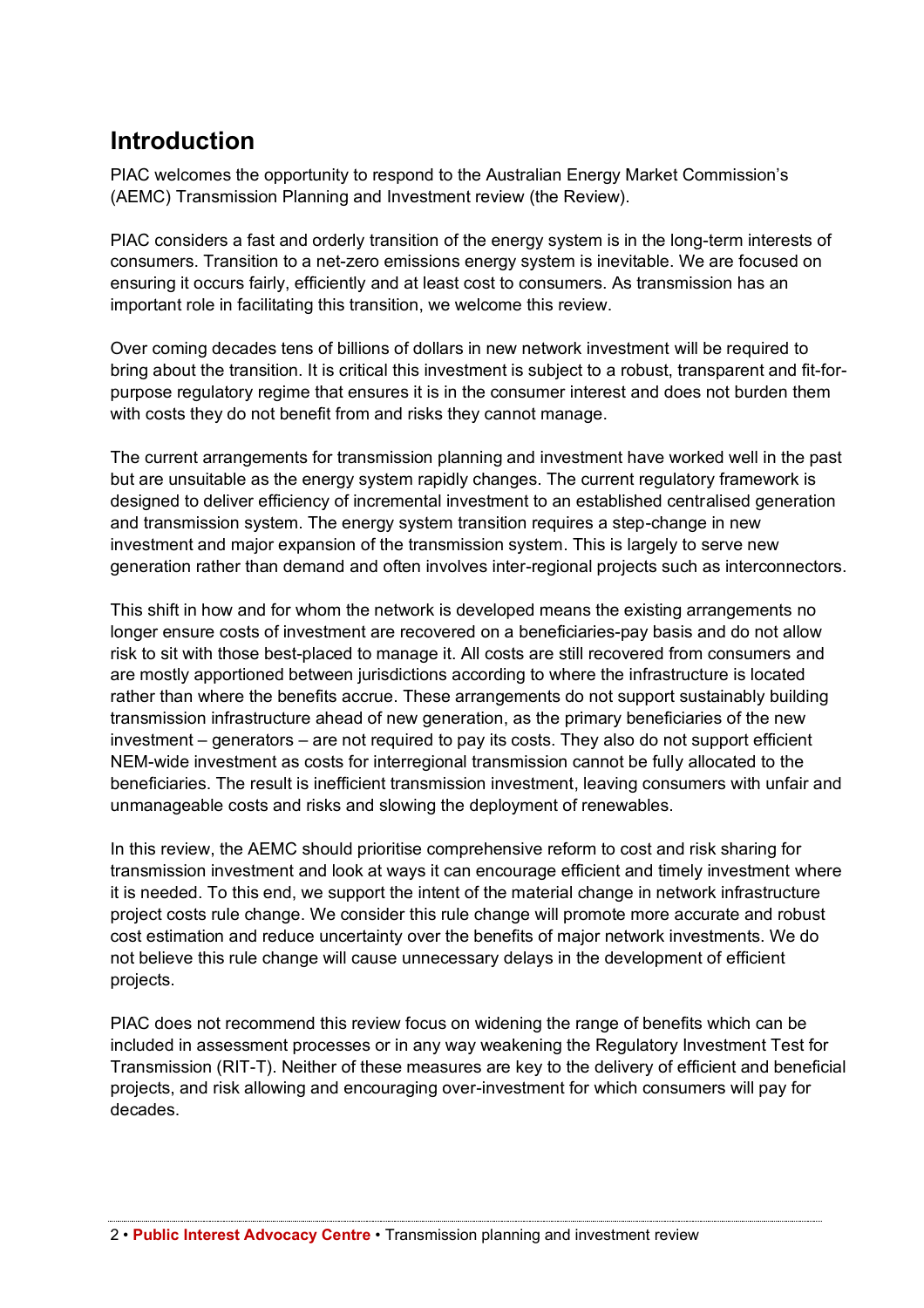# <span id="page-6-0"></span>**Fairer cost allocation a priority**

PIAC has undertaken work to establish fairer and more efficient means of recovering costs of shared transmission investment. PIAC is developing a proposed rule change to ensure the costs of interconnectors are recovered from beneficiaries rather than from consumers in the jurisdiction in which the infrastructure is built. A major driver of this is the Project EnergyConnect interconnector between NSW and South Australia. The interconnector will primarily benefit South Australian consumers, yet NSW consumers will pay the majority of the costs. An excerpt this rule change (not for publication) is included in Appendix 1.

PIAC has developed an approach to cost and risk sharing of REZs that aims to ensure the costs of shared REZ infrastructure are recovered from the beneficiaries – primarily connecting generators – and the risks are not borne entirely by consumers. More details on PIAC's approach can be found in our submission to the Post-2025 Market Design Consultation Paper.<sup>1</sup> and submissions to the AEMC's COGATI consultation<sup>2</sup>. The approach allows the capital costs of shared infrastructure, including augmentations to the existing network, to be recovered from connecting generators, rather than just consumers, and for shared infrastructure to be financed by a contestable investor, such as government, the TNSP or some other entity, rather than just through a TNSP.

A fundamental aspect of the PIAC approach is that REZ transmission capex is recovered from both generators and consumers, rather than just consumers. This is achieved by separating transmission investment into two portions: one, consistent with current cost recovery, is rolled into the RAB of the incumbent TNSP and is recovered via Transmission Use of Service (TUoS) as per normal; and a contestable portion, funded by a contestable investor or government, is recovered through generator connection charges. The connection charge would be pre-determined at a fixed rate (such as \$/MVA) that increases with time based on a Rate of Return (RoR) commensurate to the underutilisation risk the speculative investor bears. This is both transparent to all parties and incentivises early connection.

The PIAC approach seeks to allocate costs and risks fairly and efficiently, while providing a means for REZ infrastructure to progress through the regulatory process more quickly by lowering the consumer benefit projects must provide.

PIAC understands this approach is opposed by some generators. We urge the AEMC to prioritise the interests of consumers, who do not choose to shoulder, nor have the ability to mitigate, the costs and risks of shared REZ transmission. Any claims generators are unable to contribute to the shared transmission cost in a REZ are unsubstantiated and baseless, given these will typically be in the order of the cost of direct connection outside of a REZ only without the benefits of favourable Marginal Loss Factors (MLF) and fewer constraints afforded by a REZ.

Similarly, there is no evidence or sound reasoning to suggest generators would choose en-masse to build outside REZs if they are required to pay a portion of the shared network. Generators get

<sup>1</sup> PIAC submission to Post-2025 Market Design Consultation Paper. [https://piac.asn.au/wp](https://piac.asn.au/wp-content/uploads/2020/10/20.10.30-PIAC-sub-to-P2025-Market-Design-Consultation-Paper-updated.pdf)[content/uploads/2020/10/20.10.30-PIAC-sub-to-P2025-Market-Design-Consultation-Paper-updated.pdf](https://piac.asn.au/wp-content/uploads/2020/10/20.10.30-PIAC-sub-to-P2025-Market-Design-Consultation-Paper-updated.pdf)

<sup>&</sup>lt;sup>2</sup> PIAC submission to Coordination of Generation and Transmission Investment consultation paper. <https://piac.asn.au/wp-content/uploads/2019/04/19.04.30-PIAC-sub-to-COGATI-consultation-paper.pdf>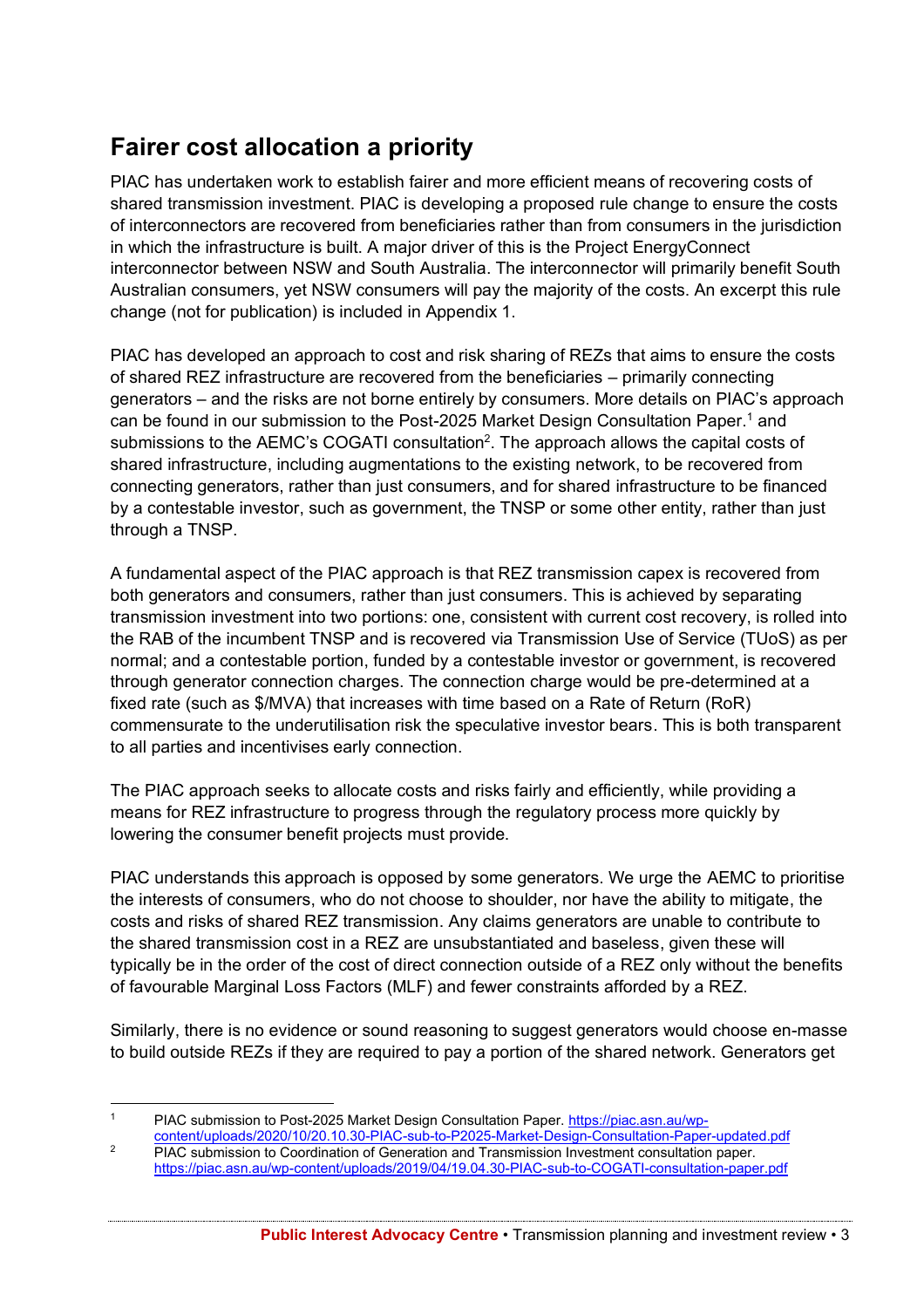a range of benefits from connecting in a REZ that are not impacted by making a contribution to their transmission costs.

### <span id="page-7-0"></span>**Assessment framework**

QUESTION 1: ASSESSMENT FRAMEWORK

- 1. Do you agree with the Commission's proposed assessment framework for this Review?
- 2. Are there any additional criteria the Commission should consider as a part of its assessment framework?

PIAC supports the existing proposed assessment criteria. We recommend adding a criterion stipulating costs are recovered such that the primary beneficiaries from a given investment pay for that investment. Where there are multiple beneficiaries, the costs should be recovered proportionally to their share of the benefits, and where it is not practical and transparent to identify the primary beneficiaries, a causer-pays principle should be used.

Cross-subsidies between consumer classes, or between consumers and other cohorts, should only be permitted where they are immaterially small, or where wide-scale, well-informed consumer feedback demonstrates clearly that consumers are willing to pay those costs.

### <span id="page-7-1"></span>**Issues in the regulatory framework and processes for planning of major transmission projects**

QUESTION 2: IMPLICATIONS OF INCREASED UNCERTAINTY FOR THE EX-ANTE INCENTIVE-BASED REGULATORY FRAMEWORK

- 1. Do you agree with that the identified factors contribute to an increase to the uncertainty surrounding major transmission projects, relative to BAU projects? Are there other factors that should be taken into account?
- 2. Do you consider that the current ex-ante incentive-based approach to regulation is appropriate for major transmission projects? Why? Are there opportunities to drive more efficient expenditure and operational outcomes?
- 3. Do you agree that the Review should take forward this issue as a priority issue? If not why?

QUESTION 3: ECONOMIC ASSESSMENT OF MAJOR TRANSMISSION PROJECTS

- 1. Streamlining the economic assessment of ISP and non-ISP projects has implications for the rigour of the analysis. What level of compromise between streamlining and rigour is acceptable? Are there opportunities to streamline the economic assessments of ISP and non-ISP projects consistent with this acceptable level of compromise? If so, how could the framework be streamlined?
- 2. Do you agree that any changes to the assessment process needs to consider the role of the RIT-T in the context of ISP and non-ISP projects? If not, why?
- 3. Do you agree that the Review should take forward this issue as a priority issue? If not, why?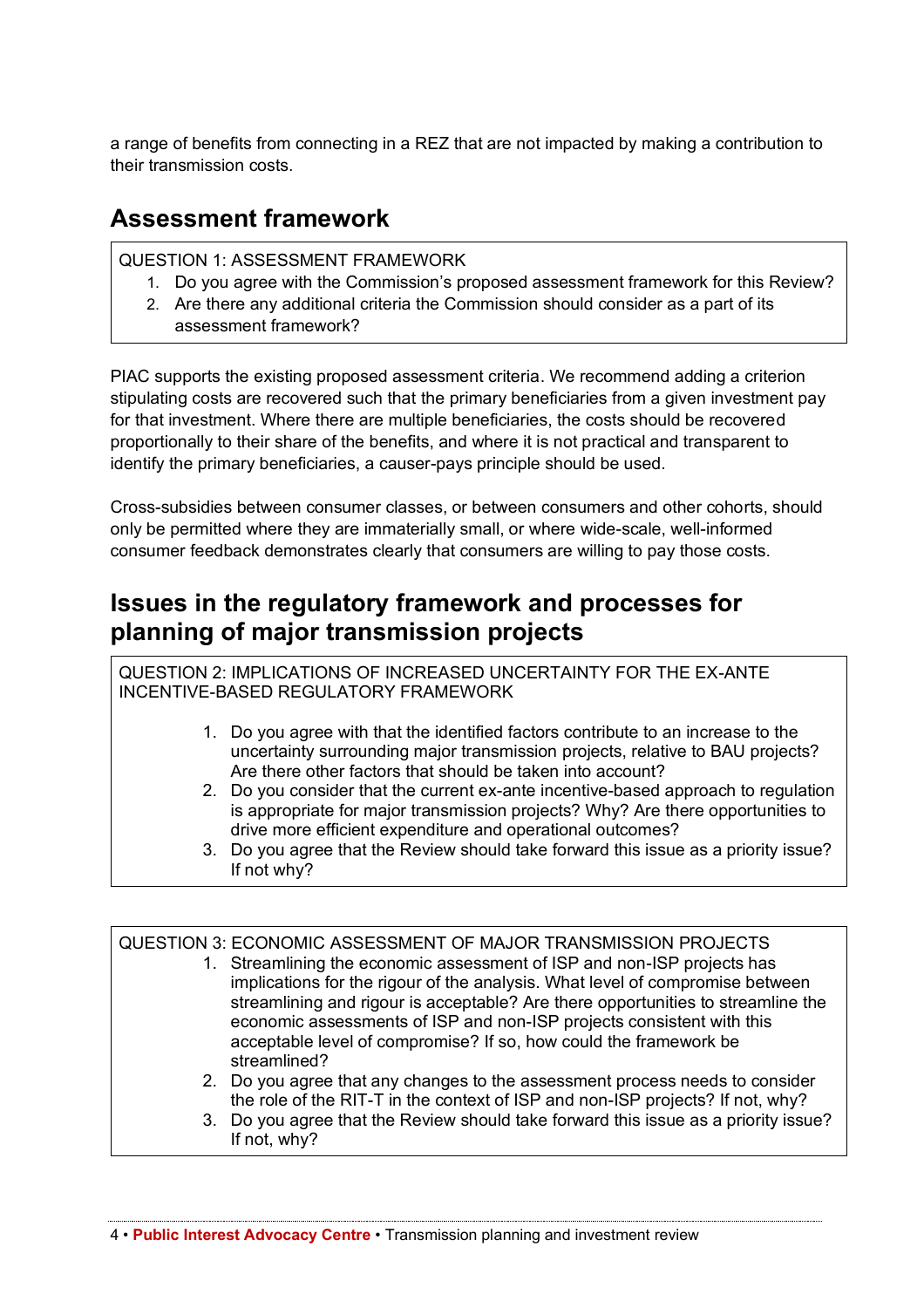PIAC considers any contemplated changes to the economic assessment process for major projects should not lead to its overall weakening. Given the scale of new transmission investment required in coming decades, it is critically important this expenditure is subject to strong, transparent, and accessible economic assessment and governance arrangements.

PIAC agrees any changes to the assessment process needs to consider the role of the RIT-T in relation to ISP and non-ISP projects.

QUESTION 4: BENEFITS INCLUDED IN PLANNING PROCESSES

- 1. Are the benefits included in current planning processes sufficiently broad to capture the drivers of major transmission investment? Does the scale and pace of the NEM's energy transition necessitate inclusion of other classes of market benefits or wider economic benefits? If so, what kind of other classes of market benefits or wider economic benefits should be included?
- 2. Are major transmission projects failing to satisfy economic assessments because certain benefits (market or non-market) are not permitted to be quantified?
- 3. Are changes warranted to the manner in which carbon emissions inform transmission planning and regulatory processes?
- 4. Do you agree that the Review should take forward this issue as a priority issue? If not, why?

PIAC considers the benefits included in current planning processes are sufficiently broad to capture the drivers of major transmission investment and does not support the inclusion of other classes of market benefits or wider economic benefits in the absence of changes to recover those costs on a beneficiary-pays basis.

PIAC and other key consumer representatives have consistently raised the issue of cost-recovery of new transmission infrastructure with the AEMC, ESB, transmission businesses, and others. Any consideration of widening benefits should proceed a discussion about who pays for the investment and acknowledge the current cost-recovery arrangements are no longer fit-forpurpose. It is understandable parties who currently do not pay for transmission investment, but are major beneficiaries of it, would like to include more benefits than are currently considered and which do not clearly provide net market benefits; these parties are not consumers who, under current arrangements, face these costs.

The focus on widening benefits, without a discussion on who pays for them in the context of large new projects which are seeing major cost increases between the Project Assessment Conclusions Report (PACR) and Contingent Project Application (CPA) stages of assessment, is perplexing.

If projects are unable to provide net market benefits then they are not prudent and efficient investments in the long-term interests of consumers. These projects may be in the wider community interest, particularly if they hasten the decarbonisation of the energy system or deliver social or economic benefits in areas of need. If this is the case, governments should seek to contribute to their capital from consolidated revenue and consumers should not bear these costs. Similarly, transmission investment may benefit new connecting generators by allowing them better access to market, in which case costs should be recovered from these generators. The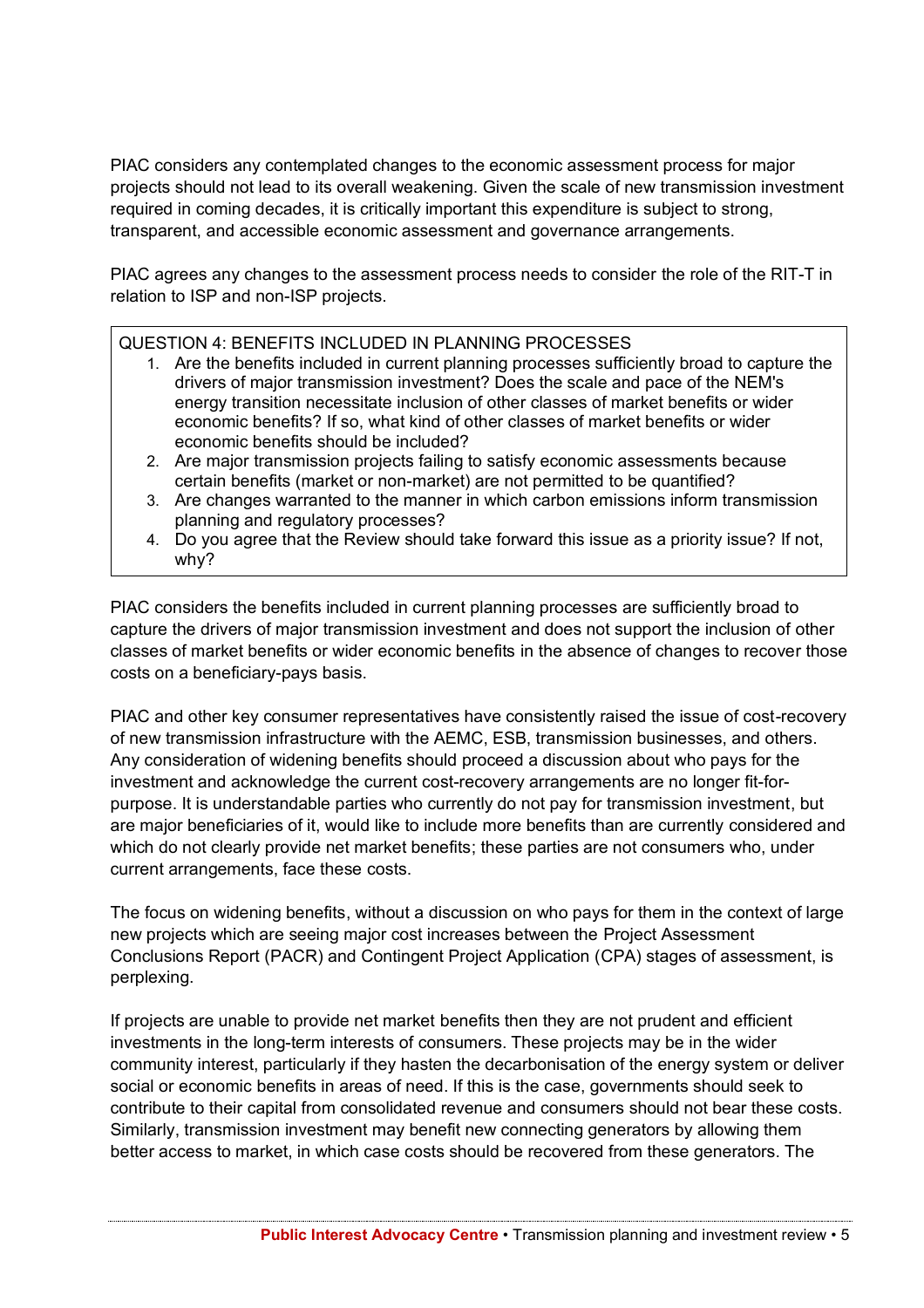allowable benefits should not be altered to ensure investments go ahead where the cost to consumers outweighs the benefit to them.

PIAC notes, benefits are often very uncertain and materialise over the long-term, while costs are more predictable and, under current arrangements, begin to be recovered immediately. This situation is likely to worsen if more benefits are considered in the RIT-T and serious action is not taken to ensure cost estimates are robust and realistic.

PIAC recommends widening of scope benefits is rejected as a priority in this review. PIAC recommends work to ensure the costs of network investment accrue to the beneficiaries is prioritised before – or at least, in concert with – work to consider wider benefits.

QUESTION 5: GUIDANCE ON HARD TO MONETISE BENEFITS

- 1. What classes of market benefits are hard to monetise? Is there a way that these benefits could be made easier to quantify?
- 2. Would guidance on hard to monetise benefits improve the timeliness at which projects proceed through the regulatory process?
- 3. Do you agree that the Review should take forward this issue as a priority issue? If not, why?

PIAC recommends the AEMC exercise caution in considering hard to monetise benefits.

New technologies, particularly non-network solutions, may have hard to monetise network and market benefits that, if included in the assessment process, could lead to better consumer outcomes. For example, non-network options such as batteries can provide a wide range of Frequency Control Ancillary Services (FCAS) and other system security services that realise considerable benefits typically not captured under current RIT assessments.

However, these types of benefits are also by their nature difficult to measure and establish value for, and as such if included are vulnerable to manipulation to justify inefficient and/or sub-optimal investment.

QUESTION 6: MARKET VERSUS CONSUMER BENEFITS TEST

- 1. Do you consider that there are changes that have occurred in the energy sector that warrant reconsidering the merits of a market versus consumer benefits test? If yes, what are these changes and why do they require revisiting this issue?
- 2. Should the Review take forward this issue as a priority issue? Why?

QUESTION 7: TREATMENT OF NON-NETWORK OPTIONS

- 1. Do you agree that there are barriers for non-network options in economic assessments? If so, do you agree with the barriers identified? Are there any further barriers? How should these barriers be addressed?
- 2. Do you agree that the Review should take forward this issue as a priority issue? If not, why?

6 • **Public Interest Advocacy Centre** • Transmission planning and investment review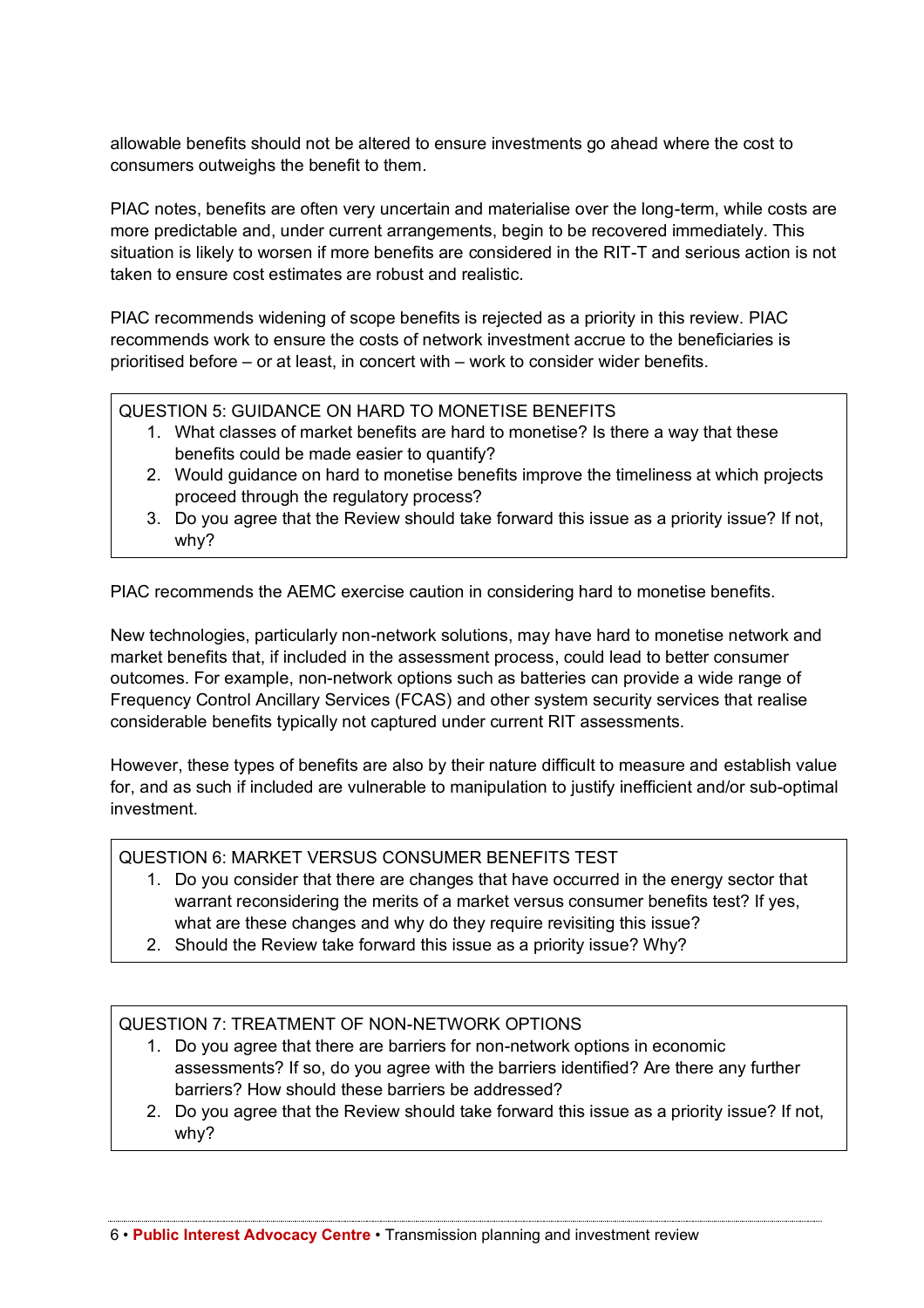PIAC considers there are barriers for non-network options to be effectively considered in economic assessments and this may be leading to inefficient investment and poor consumer outcomes. The current RIT arrangements do not fully capture the range of benefits non-network options provide and there is a bias within Network Service Providers (NSP) towards network options, for a range of reasons. We consider this issue is likely to have an increasingly negative impact on consumers as the energy system continues to change and more network investment is required.

To address the barriers non-network solutions face under the current arrangements we recommend additional clarity and transparency should be provided on how cost-benefit modelling is applied to non-network options. This should include supplementary RIT guidelines, and leverage the AEMO ISP input assumptions. This will help ensure the full suite of benefits are captured and assessed against network options on an equal footing, supporting economic efficiency principles.

PIAC also recommends the review focus on how the RIT currently values non-network options, whether the existing arrangements are leading to their optimal deployment, and consequently, whether changes should be made.

### <span id="page-10-0"></span>**Issues in the regulatory framework and processes for transmission investment and delivery**

QUESTION 8: BALANCING TNSPS' EXCLUSIVE RIGHT TO BUILD AND OWN TRANSMISSION PROJECTS

- 1. Are there features of financing infrastructure projects used in other sectors that should be considered in the context of the efficient and timely delivery of major transmission projects?
- 2. Should the delivery of major transmission projects be made contestable? If not, why?
- 3. What options, other than changes to the exclusive right of TNSPs to provide regulated transmission assets, could be considered to ensure timely investment and delivery of major transmission projects?
- 4. Do you agree that the Review should take forward this issue as a priority issue? If not, why?

PIAC considers the monopoly granted TNSPs by some jurisdictions should not, and need not, grant them the exclusive right to build and own all types of new transmission projects. Rather, incumbent TNSPs should have priority access to the right to invest in, build and own transmission projects. Where they are unwilling to fund a project at the regulated rate of return and under the prevailing cost recovery regime, other entities should be allowed the opportunity to do so. If other entities are not willing to invest at the regulated rate of return, then the project should be made fully contestable, with the key criterion for choosing an investor being the lowest Rate of Return they will accept to invest in a project.

Opening up transmission to contestable investment if TNSPs are not willing to invest could complement changes to require parties who benefit from the infrastructure to contribute to its delivery. It can also prevent delays in the delivery of necessary investment. The recent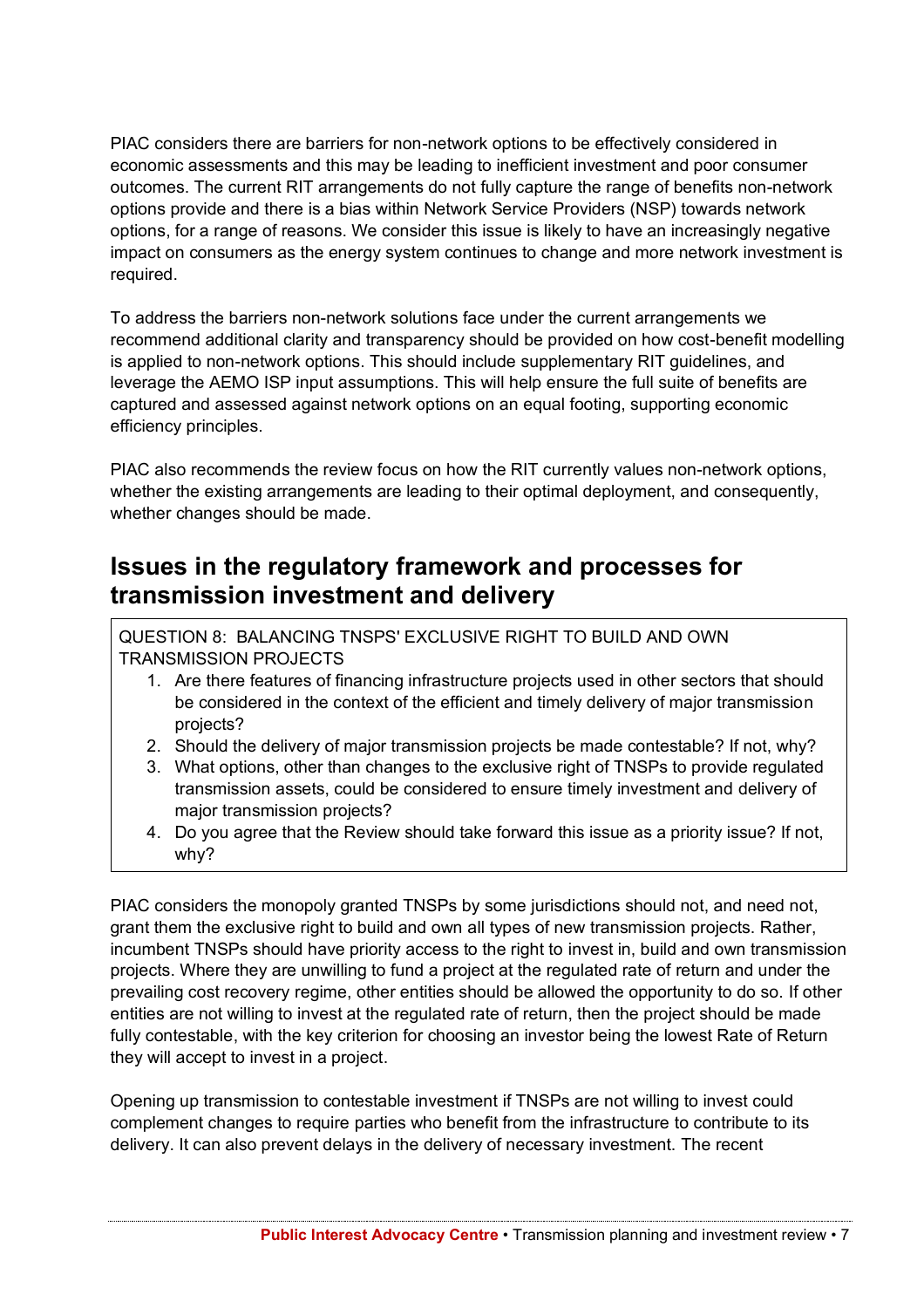announcement by a partnership of generators to self-fund a major transmission line to connect a prospective renewable energy hub in NSW shows generators are willing and able to pay their way for infrastructure optimised to meet their needs.<sup>3</sup>

PIAC strongly supports the review taking forward consideration of making major transmission projects contestable.

QUESTION 9: TREATMENT OF 'EARLY WORKS'

- 1. Do stakeholders seek further clarity on the meaning of preparatory activities and early works?
- 2. Should the Commission consider how the costs of early works can be recovered?
- 3. Do you agree that the Review should take forward this issue as a priority issue? If not, why?

PIAC supports further work being undertaken to clarify the meaning of preparatory activities and early works, and to explore arrangements for their cost recovery. While PIAC supports governments directly funding transmission capex, we are concerned the current trend towards government underwriting of early works adds pressure on the regulator to approve projects which have received early government support. This may create more, rather than less cost and risk for consumers.

Exploring ways to fund early works, such as through the ex-ante framework, may encourage more robust consideration of costs and benefits as part of the RIT-T process, and reduce the need for government underwriting.

QUESTION 10: PROCESSES FOR JURISDICTIONAL ENVIRONMENTAL AND PLANNING APPROVAL

- 1. Would additional clarity on cost recovery arrangements for early works improve a TNSP's ability to meet jurisdictional requirements in a timely manner?
- 2. Do jurisdictional planning and environmental requirements intersect with the national transmission planning and investment frameworks in ways that are not discussed above and may require further consideration?
- 3. Do you agree that the Review should take forward this issue as a priority issue? If not, why?

### <span id="page-11-0"></span>**Material change in network infrastructure project costs rule change**

Question 11: Who should decide whether the RIT must be reapplied?

- 1. Should this decision remain the responsibility of the proponent or should it be a matter for the AER? Why?
- 2. If the decision remains with the proponent, should the AER have the right to test that opinion?

8 • **Public Interest Advocacy Centre** • Transmission planning and investment review

<sup>3</sup> RenewEconomy, 2021. [https://reneweconomy.com.au/walcha-energy-proposes-to-go-it-alone-on-major-nsw](https://reneweconomy.com.au/walcha-energy-proposes-to-go-it-alone-on-major-nsw-transmission-link/)[transmission-link/](https://reneweconomy.com.au/walcha-energy-proposes-to-go-it-alone-on-major-nsw-transmission-link/)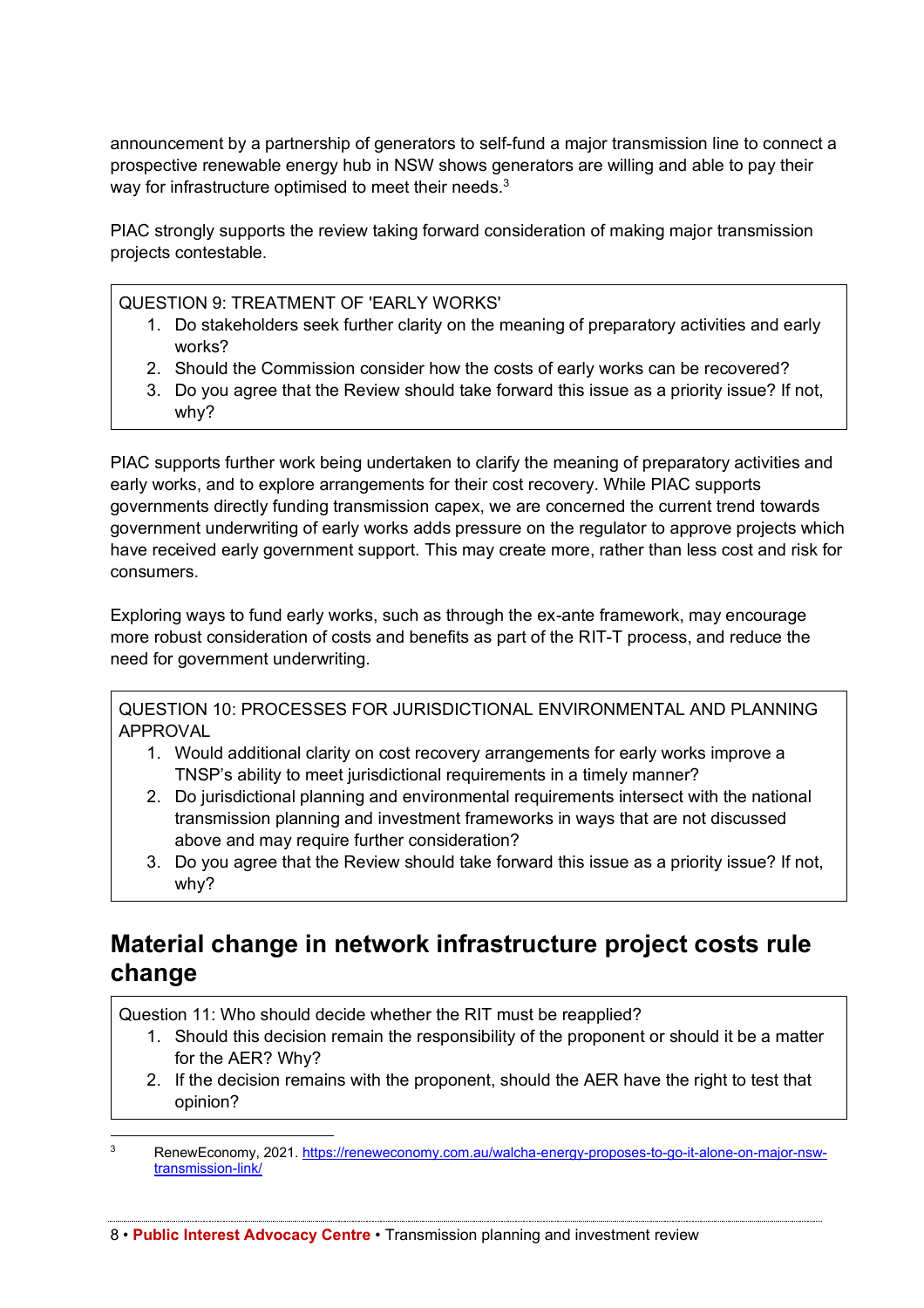PIAC strongly supports the AER, rather than the project proponent, having the responsibility of deciding whether the RIT must be reapplied. PIAC supports the process for reapplication of the RIT outlined by the rule proponents.

If, following the completion of the PACR and prior to the submission of the CPA application to the AER, the capital cost of the preferred option increases by more than a certain percentage, then the TNSP must notify the AER. The AER then has the discretion to:

- Waive the requirement for reapplication of the RIT-T if the revised capital cost is  $\leq 150$ m for transmission projects, or
- Set out how that reapplication would apply for that particular project if the revised capital cost is ≥ \$150m.

This reapplication could be no more than simply re-doing the PACR with the revised capital costs of the preferred option and an adjustment to the capex of the other options, for example by some material cost index, to see if the original preferred option still has net benefits and is still the preferred option. This process would include a round of stakeholder engagement to give confidence in the revised results. In other cases, it might be more comprehensive.

PIAC does not consider TNSPs have the incentive to decide to reapply the RIT in the consumer interest. Thus, there has been no instance where a proponent has reapplied the RIT.

PIAC agrees with the AEMC that the possibility of a material decline in benefits should also potentially trigger a reapplication of the RIT. Considerable reductions in project benefits can affect the preferred option and render a project no longer in the consumer interest. While we support further consideration of this issue, we do not believe it should prevent the salient aspects of the material costs rule change progressing and providing better governance and accountability over the costs of major projects.

#### QUESTION 12: COST THRESHOLDS

- 1. Should the NER include a requirement to reapply the RIT, or update analysis, when costs increase above specified percentage thresholds? If so, do you have a view as to what those percentage thresholds should be?
- 2. Do you consider this requirement should apply to all RIT projects or only those above a particular cost threshold/thresholds? If so, do you have a view as to what the cost threshold/s should be?
- 3. Do you have any views regarding the suggested alternative "decision rule" approach?
- 4. Should updated project cost data be provided to AEMO to help improve the accuracy of the ISP? Do you have any other suggestions regarding alternative ways to manage cost increases?

PIAC supports the proposal by the rule change proponents for the NER to include a requirement to reapply the RIT or update analysis when costs increase above a specified percentage threshold and for this requirement to only apply to projects above a certain cost. PIAC considers both these requirements should prevent unnecessary administrative and regulatory burden on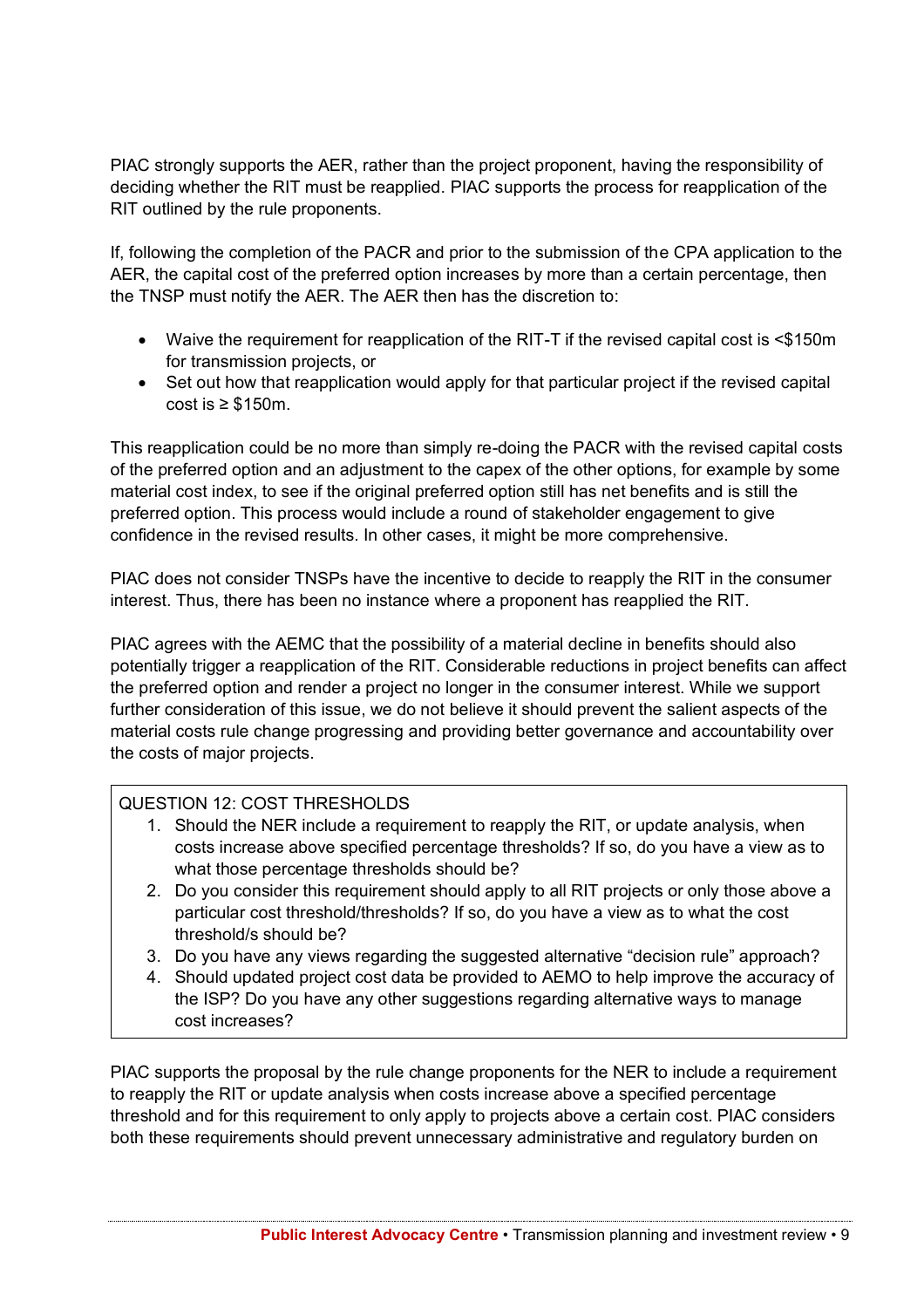TNSPs while ensuring projects with the most significant potential impact on consumer bills are subject to appropriate governance and approvals processes.

PIAC considers the thresholds put forward by the rule change proponents are reasonable and likely to achieve an appropriate balance.

QUESTION 13: REQUIREMENTS WHEN REAPPLYING THE RIT

- 1. Should the requirement to reapply the RIT be more targeted?
- 2. Should any additional analysis and modelling that is required to be undertaken be published and subject to public consultation?

PIAC supports the AER being able to exercise its discretion on what 'reopen' or 'reapply' means in each project case. A more targeted approach should not be prescribed in the rules but should be left to AER's discretion under the existing rules.

PIAC considers additional modelling and analysis should be published and subject to consultation consistent with what would be required at the first RIT.

#### QUESTION 14: TRIGGER TO REAPPLY THE RIT

- 1. Do you have any views as to how the requirement to reapply the RIT should be given effect, including for contingent and non-contingent projects?
- 2. Should there be a cut-off point (e.g. once the AER approves the CPA, or once construction commences) beyond which any requirement to update analysis cannot be triggered? If so, what would be an appropriate cut-off point?
- 3. Should there be a limit on how many times RIT analysis must be updated?

QUESTION 15: SHOULD RIT COST ESTIMATES BE MORE RIGOROUS?

- 1. Do you consider that the current level of rigour used for RIT cost estimates is suitable? If not, what level of rigour is appropriate? In particular, would it be appropriate to require an AACE 2 estimate (i.e. a detailed feasibility study) for each credible option?
- 2. If more detailed cost estimates are required at the RIT stage, should this apply to all RIT projects, or only to larger projects? If so, which projects should be subject to this requirement?
- 3. Do you have any other suggestions to address the issues raised in the rule change request?

PIAC considers RIT cost estimates should reflect the actual likely cost of the project and allow for accurate comparison of options to ensure investment is prudent and efficient. Rather than specify a particular level of rigour for cost estimates, we consider the material costs rule change will encourage more rigorous and realistic cost estimates during the RIT. As the rule proponents state in their submission, they would see the rule as a success if, once it is implemented, no eligible projects are subject to a reapplication of the RIT. This would mean the rule has led to more accurate cost estimates during the original RIT, avoiding the need for reassessment.

Cost estimates should include a reasonable estimate of unknown and unforeseeable costs.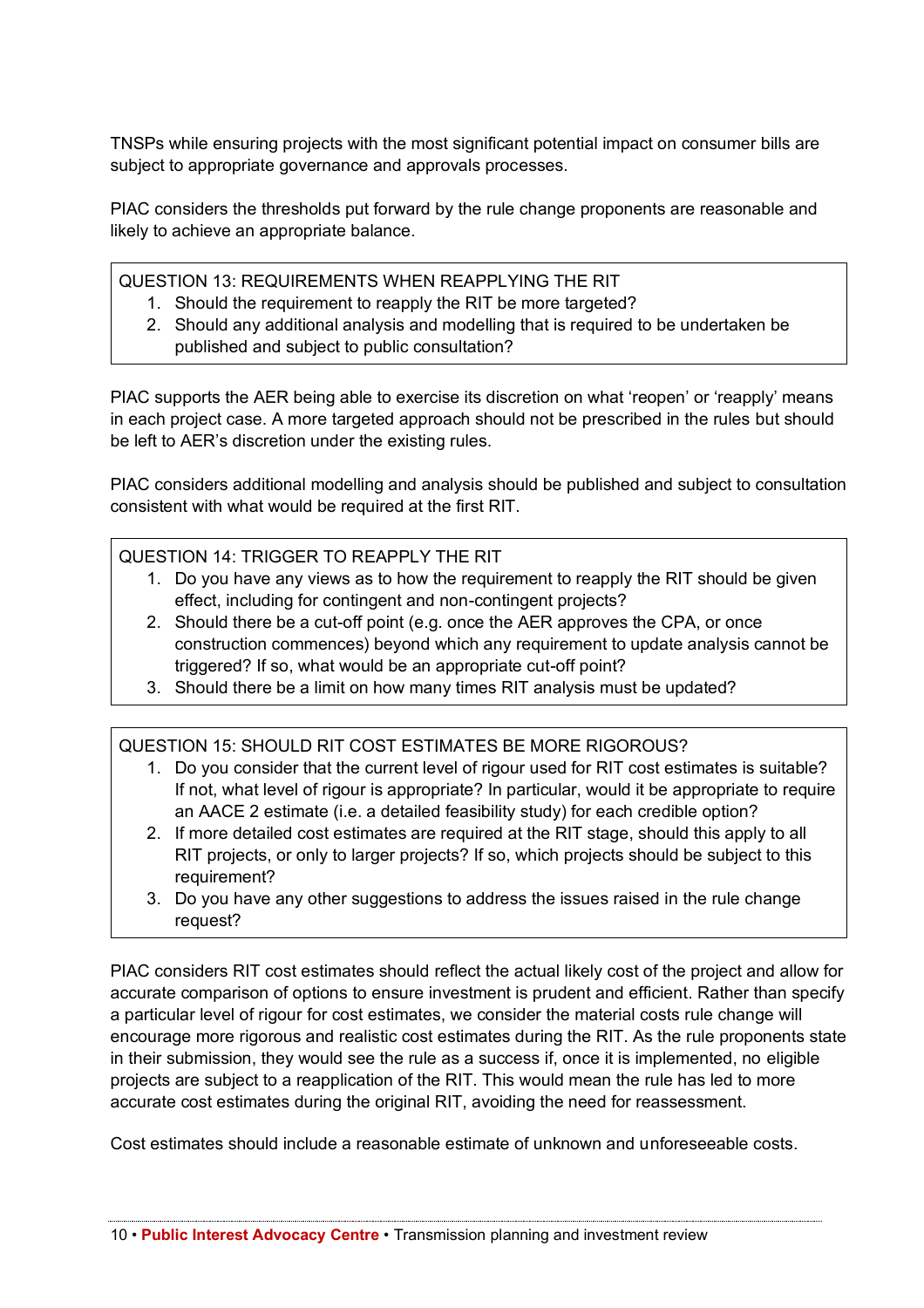<span id="page-14-3"></span><span id="page-14-2"></span><span id="page-14-1"></span><span id="page-14-0"></span>

**Public Interest Advocacy Centre** • Transmission planning and investment review • 11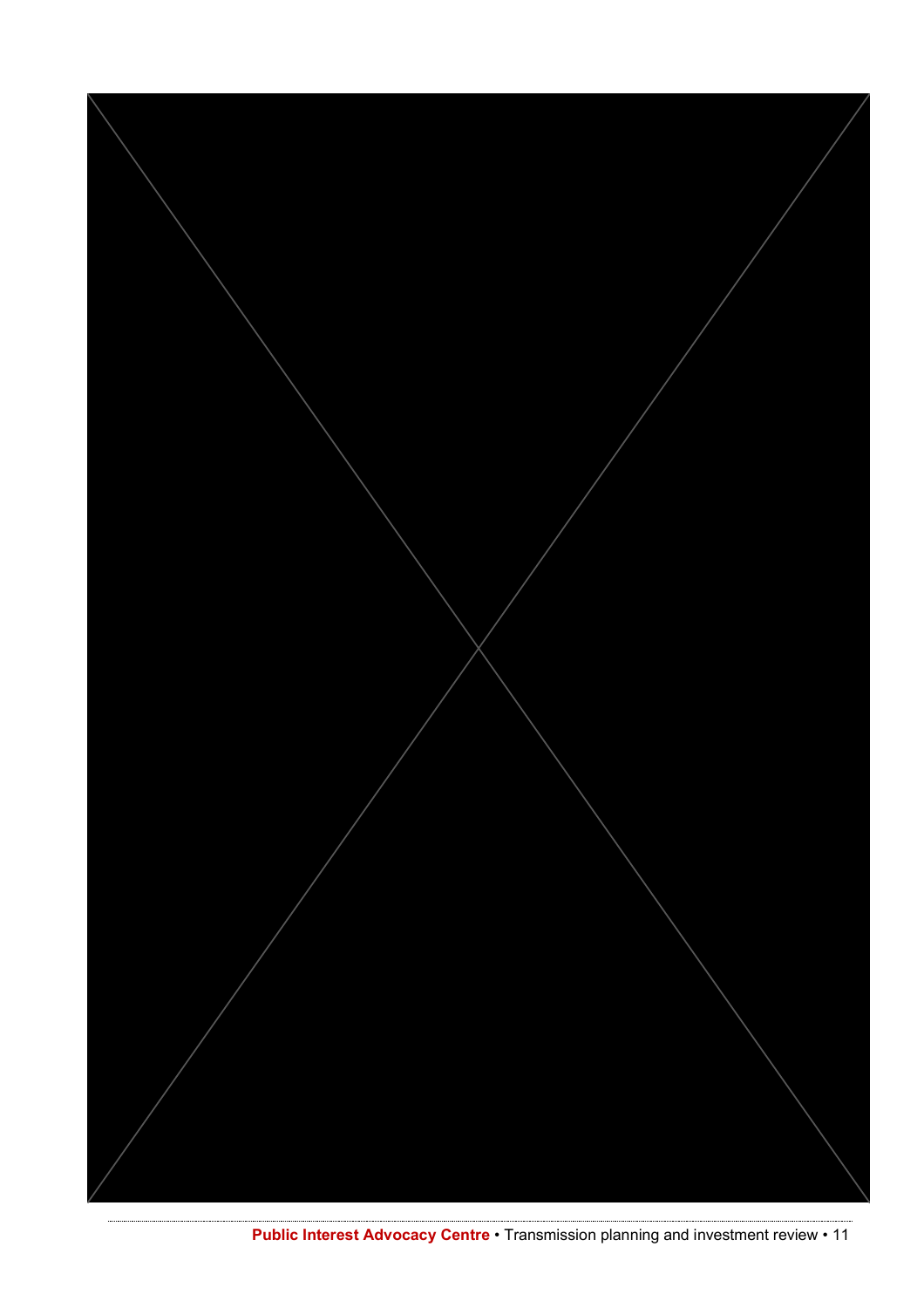

• **Public Interest Advocacy Centre** • Transmission planning and investment review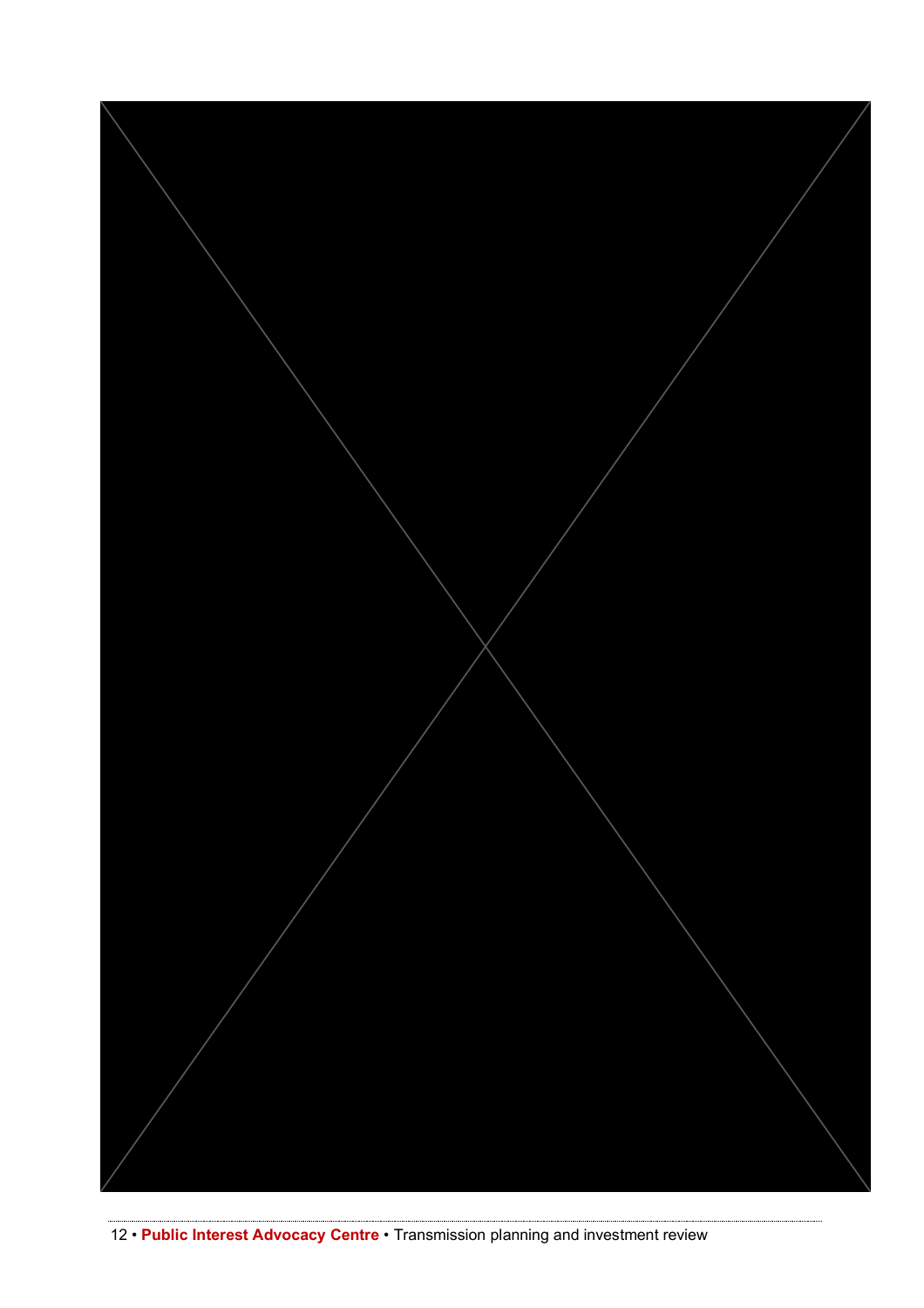

**Public Interest Advocacy Centre** • Transmission planning and investment review • 13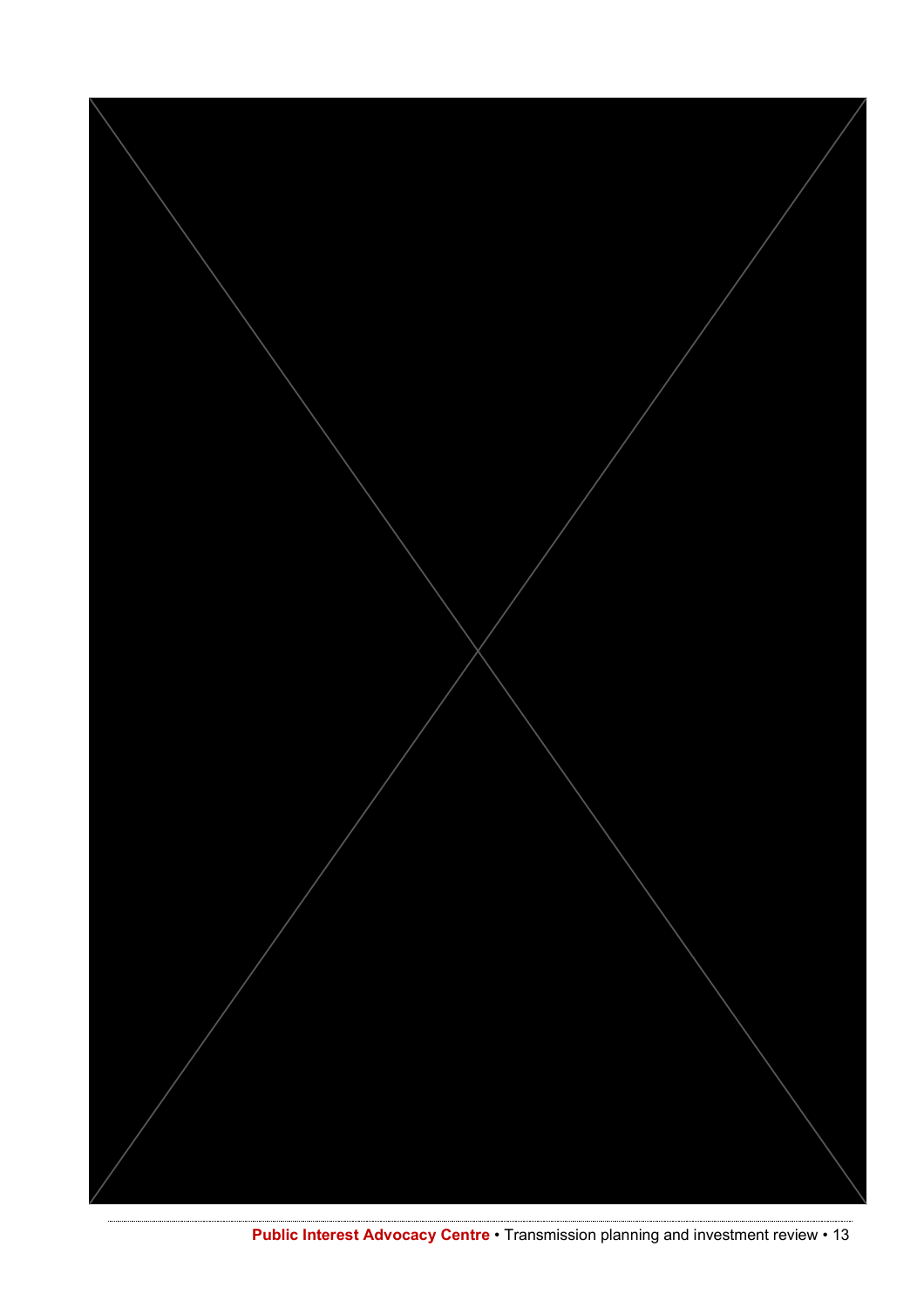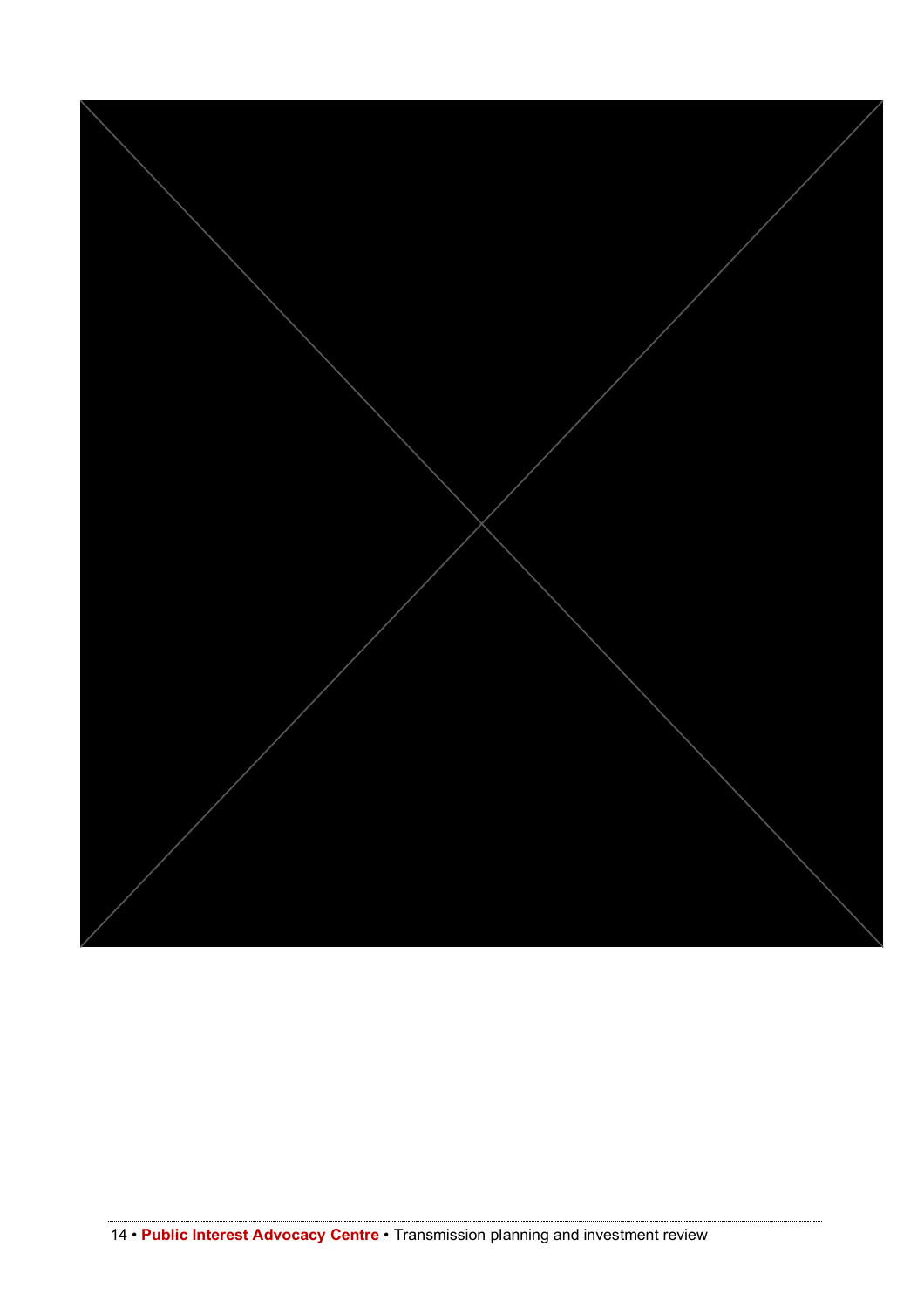

**Public Interest Advocacy Centre** • Transmission planning and investment review • 15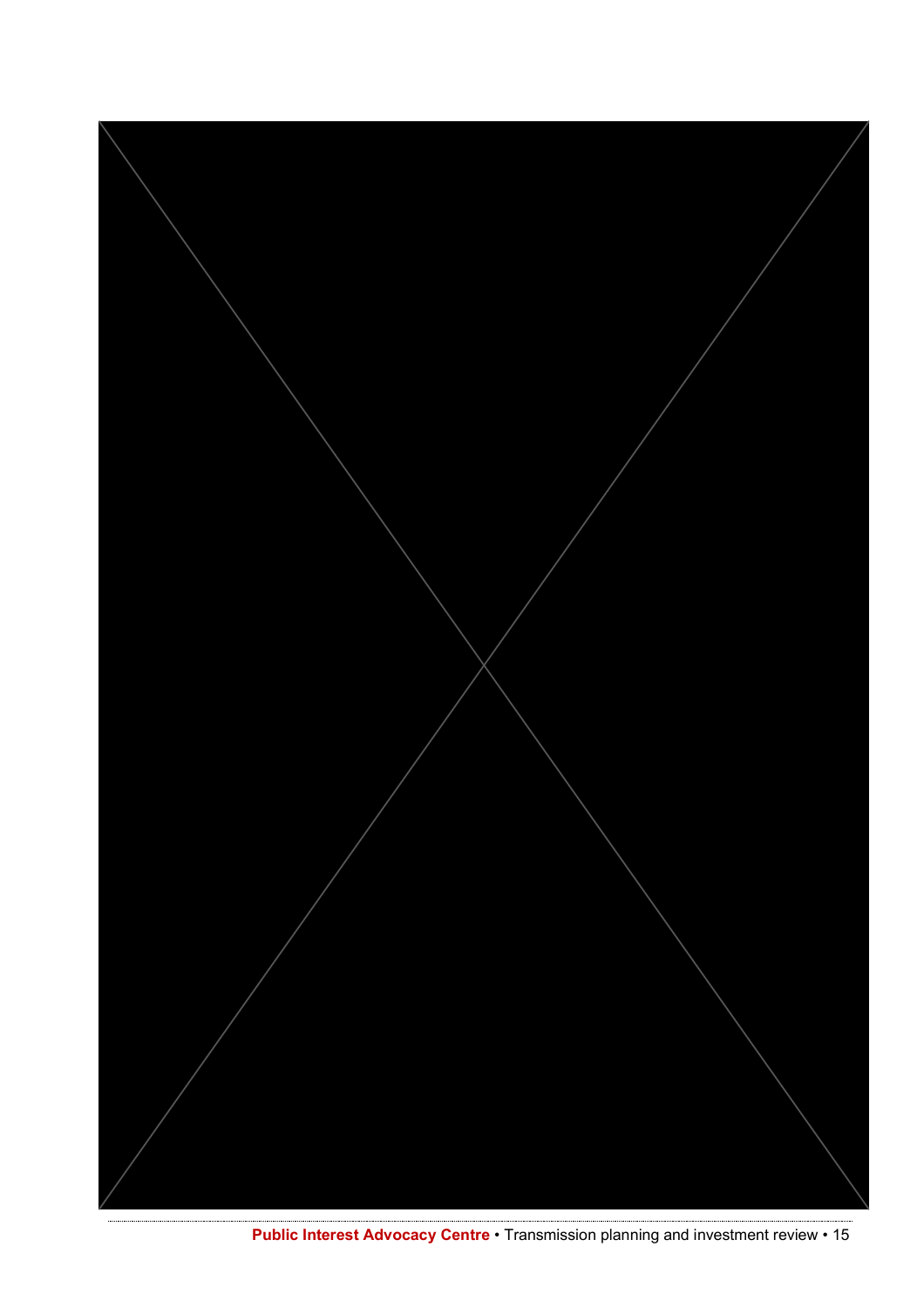<span id="page-19-0"></span>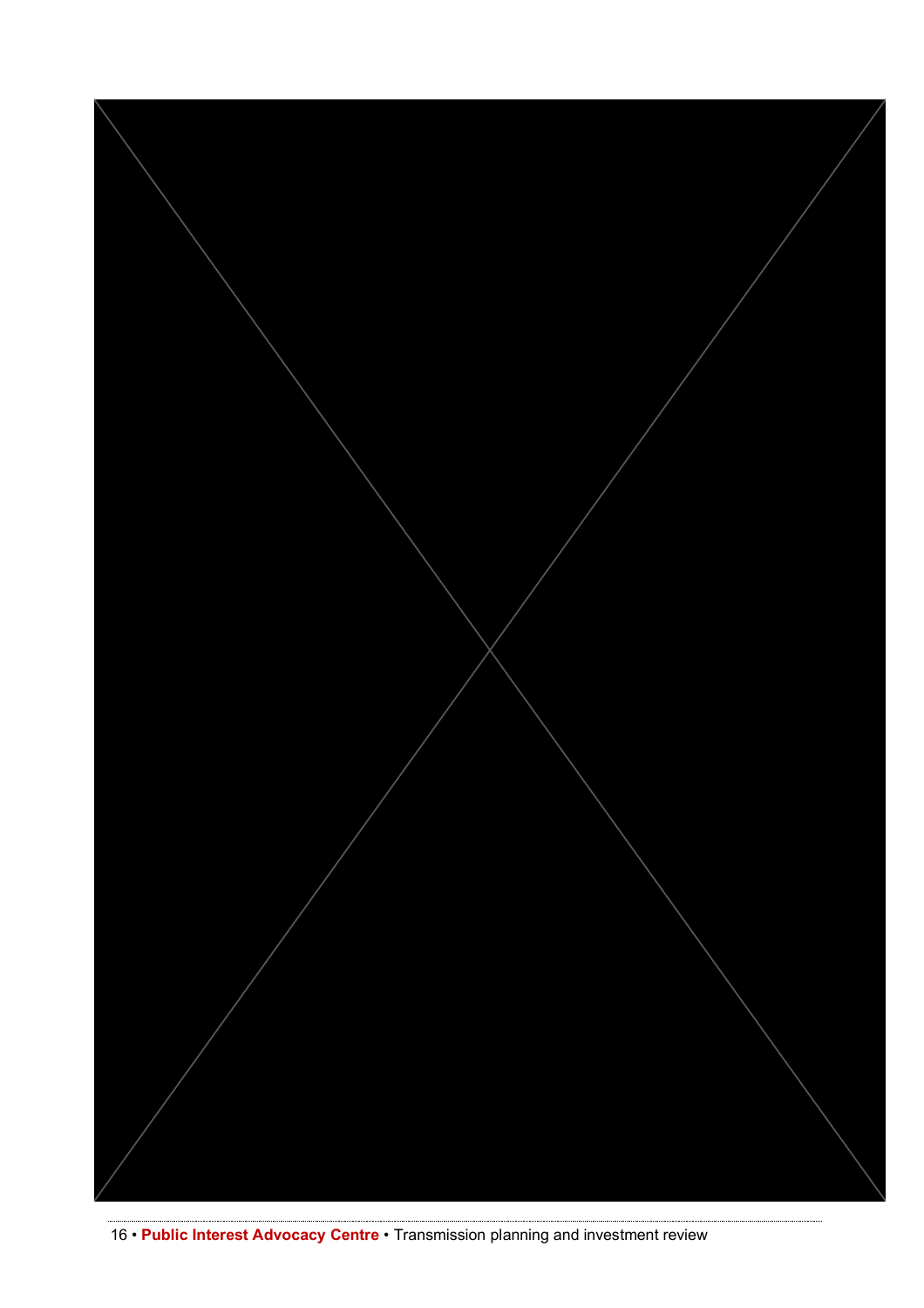

**Public Interest Advocacy Centre** • Transmission planning and investment review • 17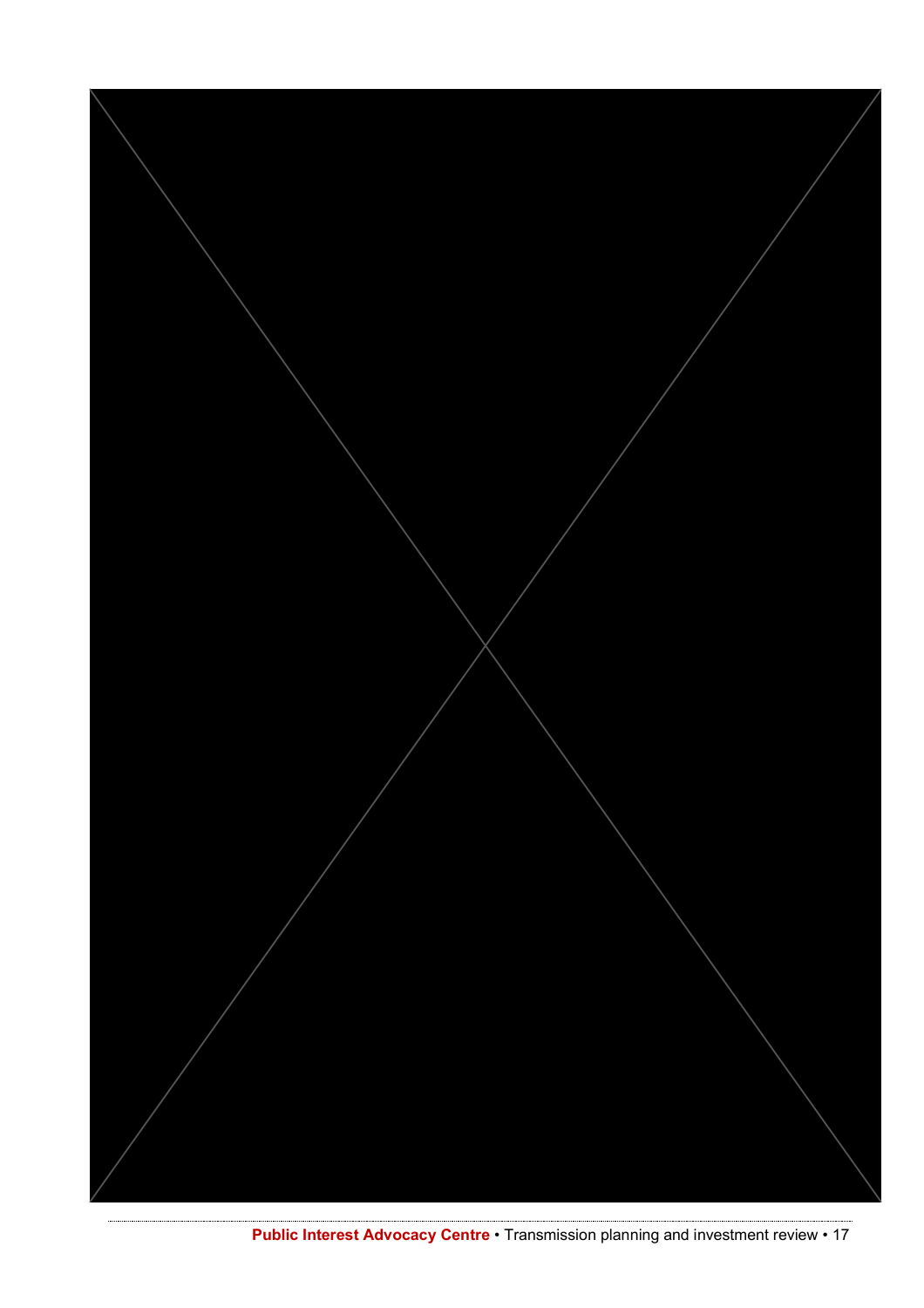

• **Public Interest Advocacy Centre** • Transmission planning and investment review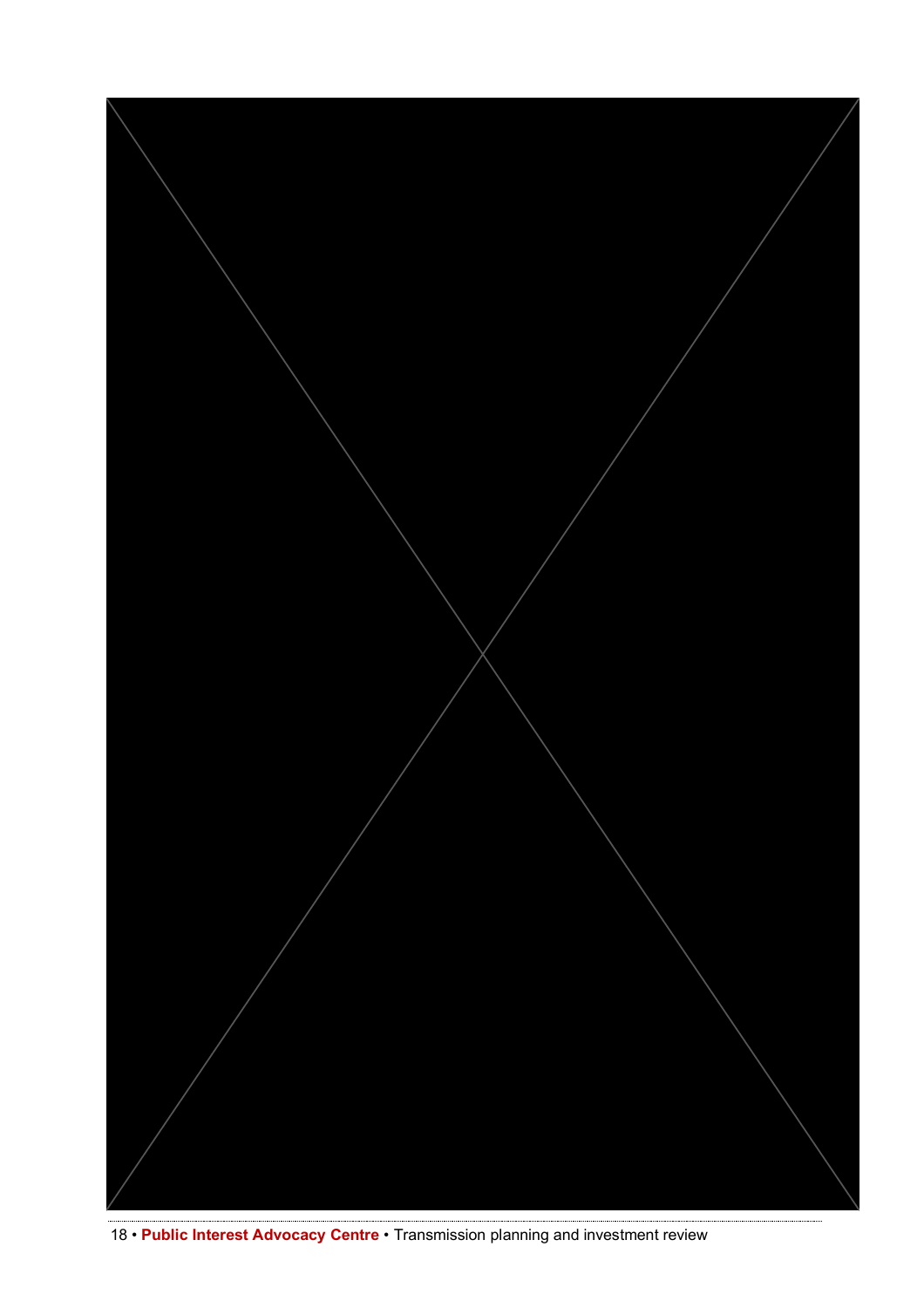

<span id="page-22-1"></span><span id="page-22-0"></span>**Public Interest Advocacy Centre** • Transmission planning and investment review • 19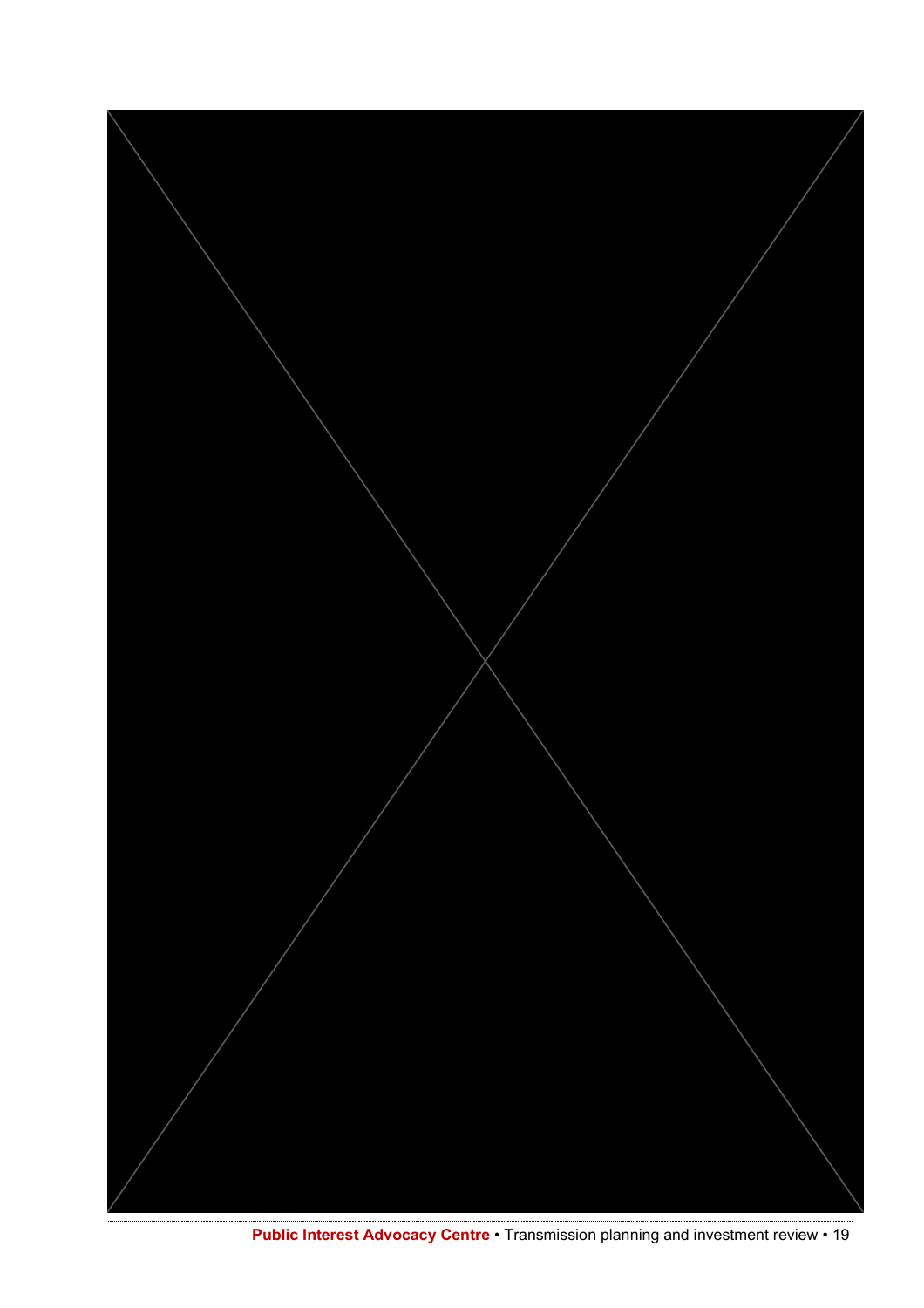<span id="page-23-0"></span>

• **Public Interest Advocacy Centre** • Transmission planning and investment review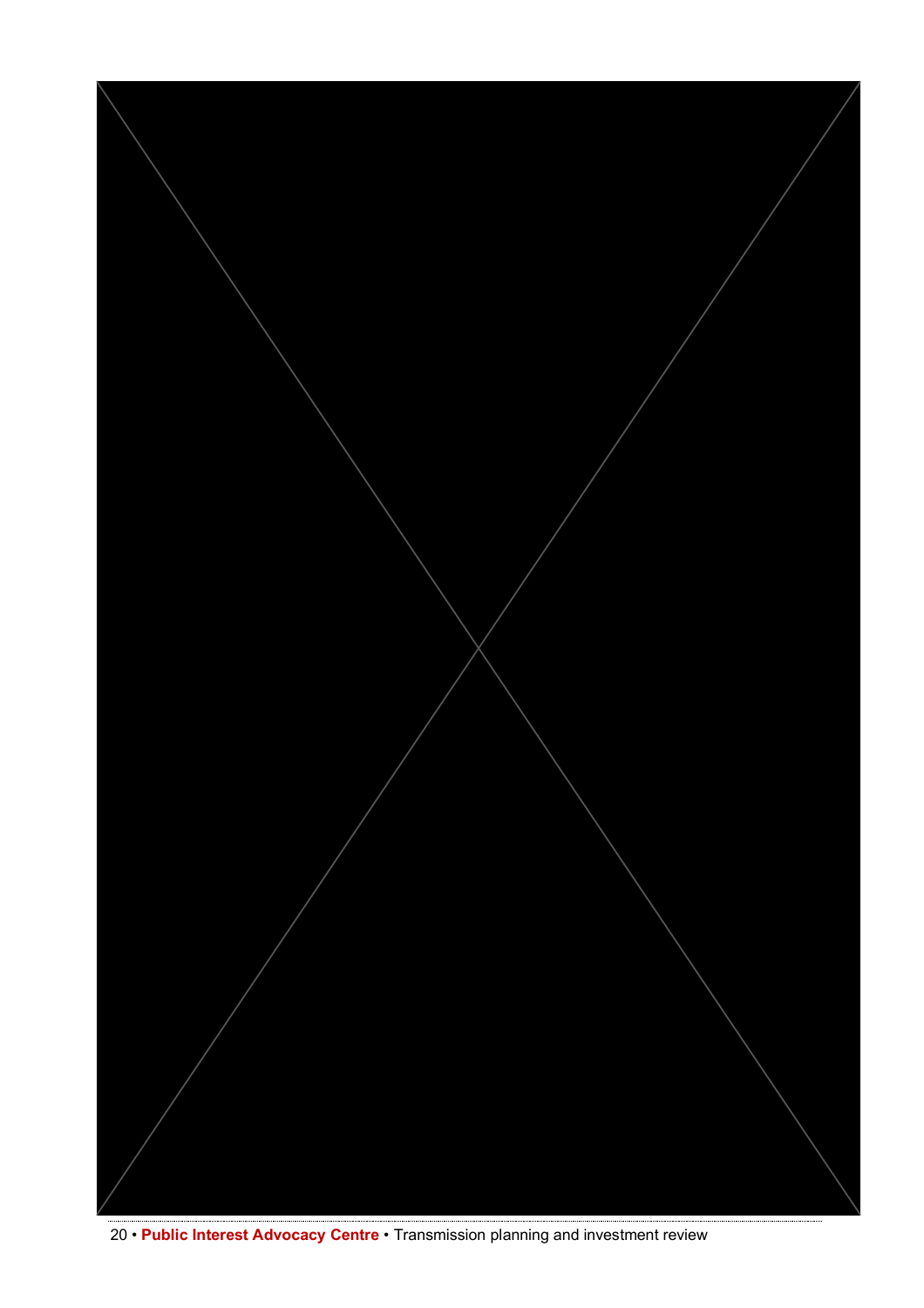<span id="page-24-0"></span>

**Public Interest Advocacy Centre** • Transmission planning and investment review • 21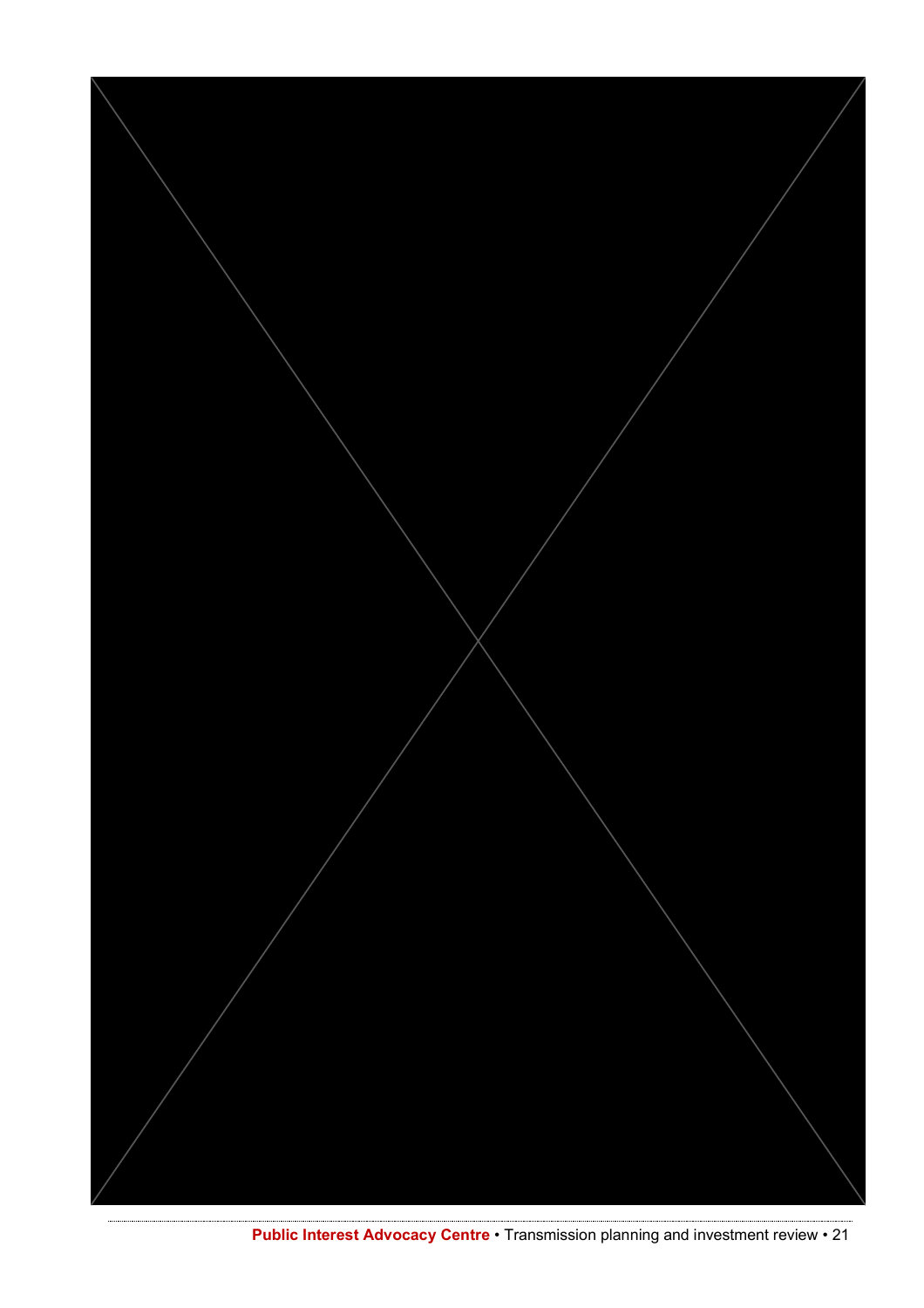<span id="page-25-0"></span>

<span id="page-25-1"></span>• **Public Interest Advocacy Centre** • Transmission planning and investment review